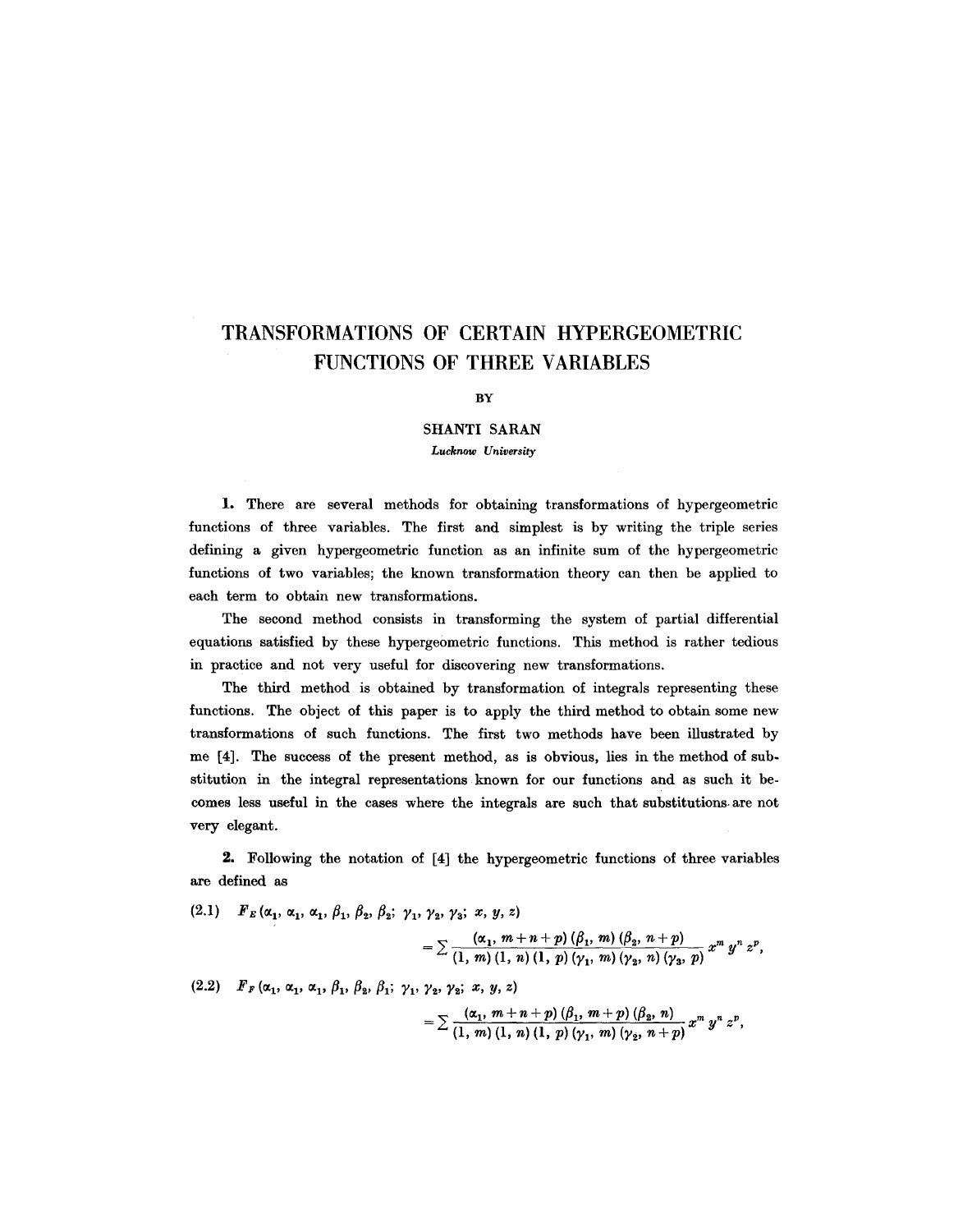(2.3)  $F_G(\alpha_1, \alpha_1, \alpha_1, \beta_1, \beta_2, \beta_3; \gamma_1, \gamma_2, \gamma_2; x, y, z)$ 

$$
= \sum \frac{(\alpha_1, m+n+p)}{(1, m)(1, n)(1, p)(\gamma_1, m)(\gamma_2, n+p)} x^m y^n z^p,
$$

(2.4)  $F_K(\alpha_1, \alpha_2, \alpha_2, \beta_1, \beta_2, \beta_1; \gamma_1, \gamma_2, \gamma_3; x, y, z)$ 

$$
=\sum \frac{(\alpha_1, m) (\alpha_2, n+p) (\beta_1, m+p) (\beta_2, n)}{(1, m) (1, n) (1, p) (\gamma_1, m) (\gamma_2, n) (\gamma_3, p)} x^m y^n z^p,
$$

(2.5)  $F_M(\alpha_1, \alpha_2, \alpha_2, \beta_1, \beta_2, \beta_1; \gamma_1, \gamma_2, \gamma_2; x, y, z)$ 

$$
=\sum \frac{(\alpha_1, m) ( \alpha_2, n+p) (\beta_1, m+p) (\beta_2, n)}{(1, m) (1, n) (1, p) (\gamma_1, m) (\gamma_2, n+p)} x^m y^n z^p,
$$

(2.6)  $F_N(\alpha_1, \alpha_2, \alpha_3, \beta_1, \beta_2, \beta_1; \gamma_1, \gamma_2, \gamma_2; x, y, z)$ 

$$
=\sum \frac{(\alpha_1, m) ( \alpha_2, n) ( \alpha_3, p) (\beta_1, m+p) (\beta_2, n)}{(1, m) (1, n) (1, p) (\gamma_1, m) (\gamma_2, n+p)} x^m y^n z^p
$$

(2.7)  $F_P(\alpha_1, \alpha_2, \alpha_1, \beta_1, \beta_1, \beta_2; \gamma_1, \gamma_2, \gamma_2; x, y, z)$ 

$$
=\sum \frac{(\alpha_1, m+p) (\alpha_2, n) (\beta_1, m+n) (\beta_2, p)}{(1, m) (1, n) (1, p) (\gamma_1, m) (\gamma_2, n+p)} x^m y^n z^p,
$$

- $(P(2.8)$  **F**<sub>R</sub> $(\alpha_1, \alpha_2, \alpha_1, \beta_1, \beta_2, \beta_1; \gamma_1, \gamma_2, \gamma_2; x, y, z)$  $(\alpha_1, m + p) (\alpha_2, n) (\beta_1, m + p) (\beta_2, n)$ <sub>, m</sub>, n  $=$   $\angle$  (1, m) (1, n) (1, p) ( $\gamma$ , m) ( $\gamma$ , n + p)<sup>x</sup> y z,
- (2.9)  $F_s(\alpha_1, \alpha_2, \alpha_2, \beta_1, \beta_2, \beta_3; \gamma_1, \gamma_1, \gamma_1; x, y, z)$

$$
= \sum \frac{(\alpha_1, m) ( \alpha_2, n+p) (\beta_1, m) (\beta_2, n) (\beta_3, p)}{(1, m) (1, n) (1, p) (\gamma_1, m+n+p)} x^m y^n z^p,
$$

and

(2.10) 
$$
F_T(\alpha_1, \alpha_2, \alpha_2, \beta_1, \beta_2, \beta_1; \gamma_1, \gamma_1, \gamma_1; x, y, z)
$$
  
=  $\sum \frac{(\alpha_1, m) (\alpha_2, n + p) (\beta_1, m + p) (\beta_2, n)}{(1, m) (1, n) (1, p) (\gamma_1, m + n + p)} x^m y^n z^p$ ,  
where

where

$$
(\alpha, m) = \alpha (\alpha + 1) \ldots (\alpha + m - 1); \qquad (\alpha, 0) = 1.
$$

The summation in the above triple series extends over all positive integral values of  $m$ ,  $n$  and  $p$  from zero to infinity.

The integrals deduced by me for  $F_E$ ,  $F_F$ ,  $F_P$  and  $F_R$  are not capable of simple transformations and hence there does not appear to be any point of interest in deducing transformations for these here. The other six functions can be represented by the following integrals [4]: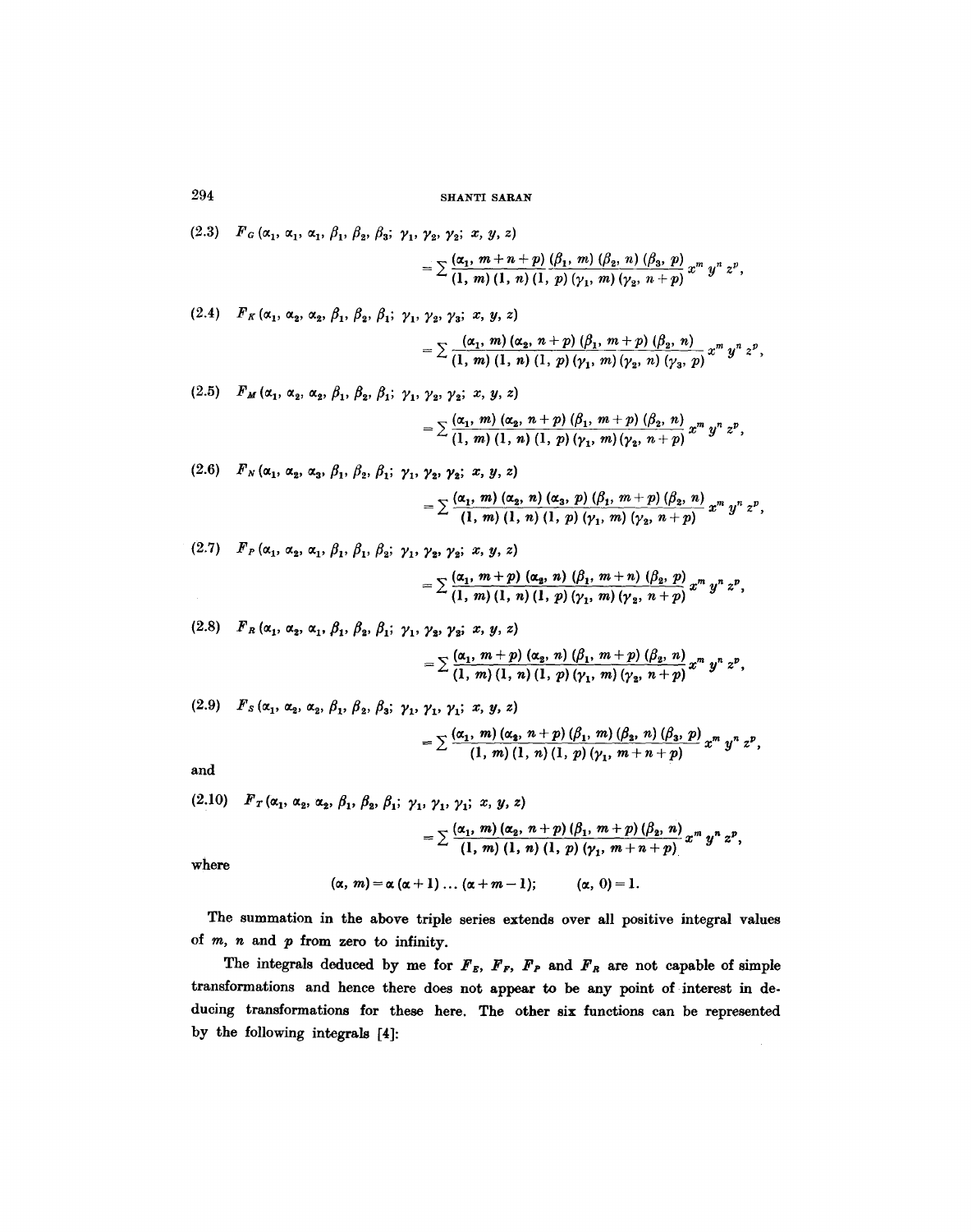$$
(2.11) \frac{\Gamma(\beta_1) \Gamma(\beta_2) \Gamma(\beta_3) \Gamma(\gamma_1 - \beta_1) \Gamma(\gamma_2 - \beta_2 - \beta_3)}{\Gamma(\gamma_1) \Gamma(\gamma_2)} F_G
$$
  
= 
$$
\iiint u^{\beta_1 - 1} v^{\beta_1 - 1} w^{\beta_1 - 1} (1 - u)^{\gamma_1 - \beta_1 - 1} (1 - v - w)^{\gamma_1 - \beta_1 - \beta_2 - 1} (1 - u x - v y - wz)^{-\alpha_1} du dv dw,
$$
  
Re $(\gamma_1) > Re (\beta_1) > 0$ ; Re $(\gamma_2) > Re (\beta_2 + \beta_3) > 0$ ,

where  $\text{Re}(\beta_2) > 0$ ,  $\text{Re}(\beta_3) > 0$  and the contour of integration is  $0 \le u \le 1$ ,  $v \ge 0$ ,  $w \ge 0$ ,  $v+w \le 1$ ,  $\rho + \rho' + \rho'' < 1$  (|x|  $\le \rho$ , |y|  $\le \rho'$ , |z|  $\le \rho''$ ),

$$
(2.12) \frac{\Gamma(\alpha_1) \Gamma(\beta_1) \Gamma(\beta_2) \Gamma(\gamma_1-\alpha_1) \Gamma(\gamma_2-\beta_2) \Gamma(\gamma_3-\beta_1)}{\Gamma(\gamma_1) \Gamma(\gamma_2) \Gamma(\gamma_3)} F_K
$$
  
= 
$$
\int_{0}^{1} \int_{0}^{1} u^{\alpha_1-1} v^{\beta_1-1} w^{\beta_1-1} (1-u)^{\gamma_1-\alpha_1-1} (1-v)^{\gamma_1-\beta_1-1} (1-w)^{\gamma_2-\beta_1-1} \times
$$
  

$$
\times (1-u^2)^{\alpha_1-\beta_1} (1-u^2-v^2-u^2+uv^2)v^{-\alpha_1} du dv dw,
$$

 $\text{Re } (\gamma_1) > \text{Re } (\alpha_1) > 0, \text{ } \text{ } \text{Re } (\gamma_3) > \text{Re } (\beta_1) > 0 \text{ and } \text{ } \text{Re } (\gamma_2) > \text{Re } (\beta_2) > 0.$ 

$$
(2.13) \quad \frac{\Gamma(\alpha_1) \Gamma(\alpha_2) \Gamma(\gamma_1 - \alpha_1) \Gamma(\gamma_2 - \alpha_2)}{\Gamma(\gamma_1) \Gamma(\gamma_2)}
$$
  
= 
$$
\int_{0}^{1.1} u^{\alpha_1 - 1} v^{\alpha_2 - 1} (1 - u)^{\gamma_1 - \alpha_1 - 1} (1 - v)^{\gamma_2 - \alpha_2 - 1} (1 - v)^{\gamma_3 - (\alpha_1 - 1)} (1 - v)^{\gamma_4 - (\alpha_2 - 1)} (1 - u)^{\gamma_5} (1 - u)^{\gamma_6}
$$
  
Re $(\gamma_1)$  > Re $(\alpha_1)$  > 0, Re $(\gamma_2)$  > Re $(\alpha_2)$  > 0,  $\varrho + \varrho'' < 1$   $(|x| \leq \varrho, |z| \leq \varrho'')$ ,

$$
(2.14) \frac{\Gamma(\alpha_1) \Gamma(\alpha_2) \Gamma(\alpha_3) \Gamma(\gamma_1 - \alpha_1) \Gamma(\gamma_2 - \alpha_2 - \alpha_3)}{\Gamma(\gamma_1) \Gamma(\gamma_2)} F_N
$$
  
= 
$$
\iiint u^{\alpha_1 - 1} v^{\alpha_2 - 1} w^{\alpha_3 - 1} (1 - u)^{\gamma_1 - \alpha_1 - 1} (1 - v - w)^{\gamma_1 - \alpha_2 - \alpha_3 - 1} \times
$$
  

$$
\times (1 - v y)^{-\beta_1} (1 - u x - wz)^{-\beta_1} du dv dw.
$$
  
Re  $(\gamma_1) > \text{Re} (\alpha_1) > 0$ , Re  $(\gamma_2) > \text{Re} (\alpha_2 + \alpha_3) > 0$ 

where  $\text{Re}(\alpha_2) > 0$ ,  $\text{Re}(\alpha_3) > 0$  and the integral is taken over the contour  $0 \le u \le 1$ ,  $v\geq 0$ ,  $w\geq 0$ ,  $v+w\leq 1$ ,  $\rho+\rho''<1$  ( $|x|\leq \rho$ ,  $|z|\leq \rho''$ ),

$$
(2.15) \quad \frac{\Gamma(\beta_1) \Gamma(\beta_2) \Gamma(\beta_3) \Gamma(\gamma_1 - \beta_1 - \beta_2 - \beta_3)}{\Gamma(\gamma_1)} F_S
$$
  
= 
$$
\iiint u^{\beta_1 - 1} v^{\beta_2 - 1} w^{\beta_3 - 1} (1 - u - v - w)^{\gamma_1 - \beta_1 - \beta_2 - 1} \times
$$
  

$$
\times (1 - u^2)^{-\alpha_1} (1 - v^2 - w^2)^{-\alpha_2} du dv dw.
$$

 $\text{Re}(\gamma_1) > \text{Re}(\beta_1 + \beta_2 + \beta_3) > 0$  where  $\text{Re}(\beta_1) > 0$ ,  $\text{Re}(\beta_2) > 0$ ,  $\text{Re}(\beta_3) > 0$  and the integral is taken over the region  $u \ge 0$ ,  $v \ge 0$ ,  $w \ge 0$ ,  $u+v+w \le 1$ ,  $\varrho' + \varrho'' < 1$  ( $|y| \le \varrho'$ )  $|z| \leq \varrho'$ ).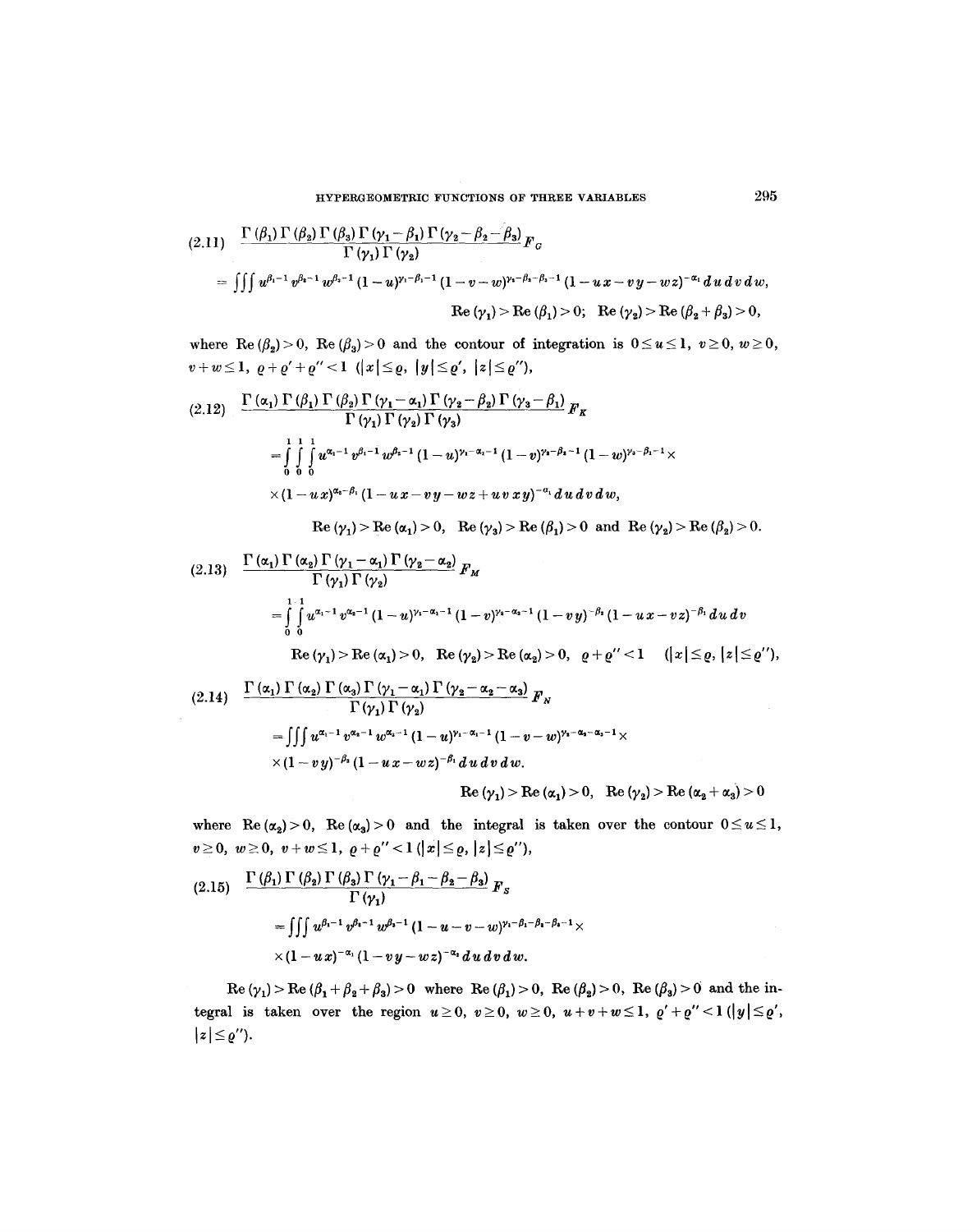$$
(2.16) \quad \frac{\Gamma(\alpha_1) \Gamma(\alpha_2) \Gamma(\gamma_1 - \alpha_1 - \alpha_2)}{\Gamma(\gamma_1)} F_s
$$
  
= 
$$
\iint u^{\alpha_1 - 1} v^{\alpha_2 - 1} (1 - u - v)^{\gamma_1 - \alpha_1 - \alpha_2 - 1} (1 - u \, x)^{-\beta_1} (1 - v \, y)^{-\beta_2} (1 - v \, z)^{-\beta_2} du \, dv.
$$

 $\text{Re}(\gamma_1) > \text{Re}(\alpha_1 + \alpha_2) > 0$  where  $\text{Re}(\alpha_1) > 0$ ,  $\text{Re}(\alpha_2) > 0$  and the double integral is taken over the region  $u \ge 0$ ,  $v \ge 0$ ,  $u + v \le 1$ , and,

$$
(2.17) \quad \frac{\Gamma(\beta_1) \Gamma(\beta_2) \Gamma(\gamma_1 - \beta_1 - \beta_2)}{\Gamma(\gamma_1)} F_T
$$
  
=  $\iint u^{\beta_1 - 1} v^{\beta_1 - 1} (1 - u - v)^{\gamma_1 - \beta_1 - \beta_1 - 1} (1 - v x)^{-\alpha_1} (1 - u y - v z)^{-\alpha_1} du dv.$ 

 $\text{Re}(\gamma_1)$  >  $\text{Re}(\beta_1+\beta_2)>0$  where  $\text{Re}(\beta_1)>0$ ,  $\text{Re}(\beta_2)>0$  and the integral is taken over the region  $u \ge 0$ ,  $v \ge 0$ ,  $u+v \le 1$ ,  $\varrho' + \varrho'' < 1$  ( $|y| \le \varrho'$ ,  $|z| \le \varrho''$ ).

### **Transformations of FG-fmaetion**

3. Consider the integral of  $(2.11)$  for the  $F<sub>G</sub>$ -function, namely

$$
(3.1) \quad \iiint u^{\beta_1-1} v^{\beta_2-1} w^{\beta_3-1} (1-u)^{\gamma_1-\beta_1-1} (1-v-w)^{\gamma_2-\beta_2-\beta_3-1} (1-ux-vy-wz)^{-\alpha_1} du dv dw.
$$

Putting  $v=s(1-t)$ ,  $w=st$ , in (3.1) it becomes

$$
(3.2) \int_{0}^{1} \int_{0}^{1} u^{\beta_1-1} s^{\beta_2+\beta_3-1} t^{\beta_3-1} (1-u)^{\gamma_1-\beta_1-1} (1-s)^{\gamma_2-\beta_2-\beta_3-1} \times \\ \times (1-t)^{\beta_2-1} (1-u \, x-s \, y+ s \, ty-s \, tz)^{-\alpha_1} du \, ds \, dt.
$$

Now,  $(1-ux-sy+sty-stz)^{-\alpha_1}$  can be expanded in the form

(3.3) 
$$
\sum_{m=0}^{\infty} \frac{(\alpha_1, m)}{(1, m)} (z - y)^m s^m t^m (1 - u x - s y)^{-\alpha_1 - m} \text{ if } \left| \frac{z - y}{1 - x - y} \right| < 1,
$$

and

$$
(3.4) \qquad \sum_{m=0}^{\infty} \frac{(\alpha_1, m)}{(1, m)} s^m y^m (1 - u x)^{-\alpha_1 - m} \left\{ 1 - t \left( 1 - \frac{z}{y} \right) \right\}^m \quad \text{if} \quad \left| \frac{zy}{1 - x} \right| + \left| \frac{z}{1 - x} \right| < 1, \quad 0 \leq s \leq 1, \quad 0 \leq t \leq 1 \quad \text{and} \quad 0 \leq u \leq 1.
$$

Using (3.3) in (3.2) which is justified for  $\left|\frac{x-y}{1-x-y}\right| < 1$  we get after changing the order of integration and summation

$$
\sum_{m=0}^{\infty} \frac{(\alpha_1, m)}{(1, m)} (z - y)^m \int_0^1 \int_0^1 \int_0^1 u^{\beta_1 - 1} s^{\beta_2 + \beta_3 + m - 1} t^{\beta_3 + m - 1} \times
$$
  
 
$$
\times (1 - u)^{\gamma_1 - \beta_1 - 1} (1 - s)^{\gamma_2 - \beta_2 - \beta_3 - 1} (1 - t)^{\beta_3 - 1} (1 - u x - s y)^{-\alpha_1 - m} du ds dt.
$$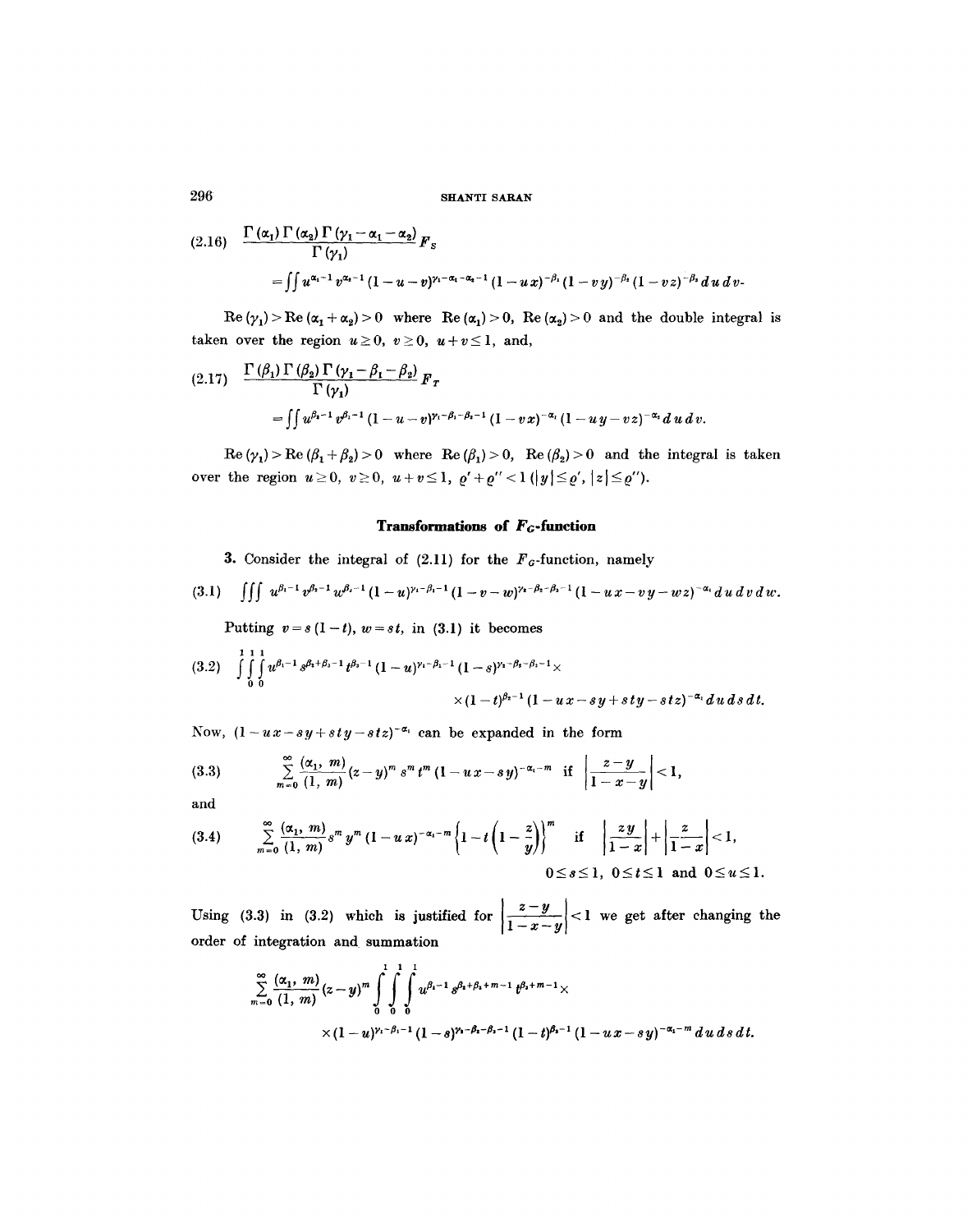Evaluating the t-integral and using the integral representation

(3.5) 
$$
\frac{\Gamma(\beta) \Gamma(\beta_1) \Gamma(\gamma - \beta) \Gamma(\gamma_1 - \beta_1)}{\Gamma(\gamma) \Gamma(\gamma_1)} F_2(\alpha, \beta, \beta_1; \gamma, \gamma_1; x, y)
$$
  
= 
$$
\int_0^1 \int_0^1 u^{\beta-1} v^{\beta_1-1} (1-u)^{\gamma-\beta-1} (1-v)^{\gamma_1-\beta_1-1} (1-u x-v y)^{-\alpha} du dv.
$$
  
Re  $(\gamma) > \text{Re}(\beta) > 0$ , Re  $(\gamma_1) > \text{Re}(\beta_1) > 0$ 

we obtain the transformation

(3.6) 
$$
F_G(\alpha_1, \alpha_1, \alpha_1, \beta_1, \beta_2, \beta_3; \gamma_1, \gamma_2, \gamma_2; x, y, z)
$$
  
= 
$$
\sum_{m=0}^{\infty} \frac{(\alpha_1, m) (\beta_3, m)}{(1, m) (\gamma_2, m)} (z - y)^m F_2(\alpha_1 + m, \beta_1, \beta_2 + \beta_3 + m; \gamma_1, \gamma_2 + m; x, y).
$$

Putting  $y=z$  in (3.6) we get

$$
F_{G}(\alpha_{1}, \alpha_{1}, \alpha_{1}, \beta_{1}, \beta_{2}, \beta_{3}; \gamma_{1}, \gamma_{2}, \gamma_{2}; x, y, y) = F_{2}(\alpha_{1}; \beta_{1}, \beta_{2} + \beta_{3}; \gamma_{1}, \gamma_{2}; x, y).
$$

Now, using (3.4) in (3.2) and changing the order of integration and summation which is valid for

$$
\left|\frac{2y}{1-x}\right|+\left|\frac{z}{1-x}\right|<1,
$$

we get after some simplification that

$$
\sum_{m=0}^{\infty} \frac{(\alpha_1, m) \Gamma(\beta_2 + \beta_3 + m) \Gamma(\gamma_2 - \beta_2 - \beta_3)}{\Gamma(\gamma_2 + m)} y^m \times \times \int_{0}^{1} \int_{0}^{1} u^{\beta_1 - 1} t^{\beta_2 - 1} (1 - u)^{\gamma_1 - \beta_1 - 1} (1 - t)^{\beta_1 - 1} (1 - ux)^{-\alpha_1 - m} \left\{1 - t \left(1 - \frac{z}{y}\right)\right\}^m du dt
$$

valid if  $\text{Re}(\gamma_2) > \text{Re}(\beta_2 + \beta_3) > 0.$ 

In the above series using the known relation

(3.7) 
$$
\frac{\Gamma(\beta)\Gamma(\gamma-\beta)}{\Gamma(\gamma)}\, {}_{2}F_{1}(\alpha,\,\beta;\,\gamma;\,x)=\int\limits_{0}^{1}u^{\beta-1}\,(1-u)^{\gamma-\beta-1}\,(1-u\,x)^{-\alpha}\,du.
$$

 $\overline{a}$ 

 $(Re (\gamma) > Re (\beta) > 0)$ 

 $\sim$  ,  $\epsilon$ 

we obtain the transformation

$$
(3.8) \quad F_G(\alpha_1, \alpha_1, \alpha_1, \beta_1, \beta_2, \beta_3, \gamma_1, \gamma_2, \gamma_2; x, y, z) = \sum_{m=0}^{\infty} \frac{(\alpha_1, m) (\beta_2 + \beta_3, m)}{(1, m) (\gamma_2, m)} y^m {}_{2}F_1(\alpha_1 + m, \beta_1; \gamma_1; x) {}_{2}F_1(-m, \beta_3, \beta_2 + \beta_3; 1 - \frac{z}{y}).
$$

20-543809. *Acta Mathematica*. 93. Imprimé le 17 août 1955.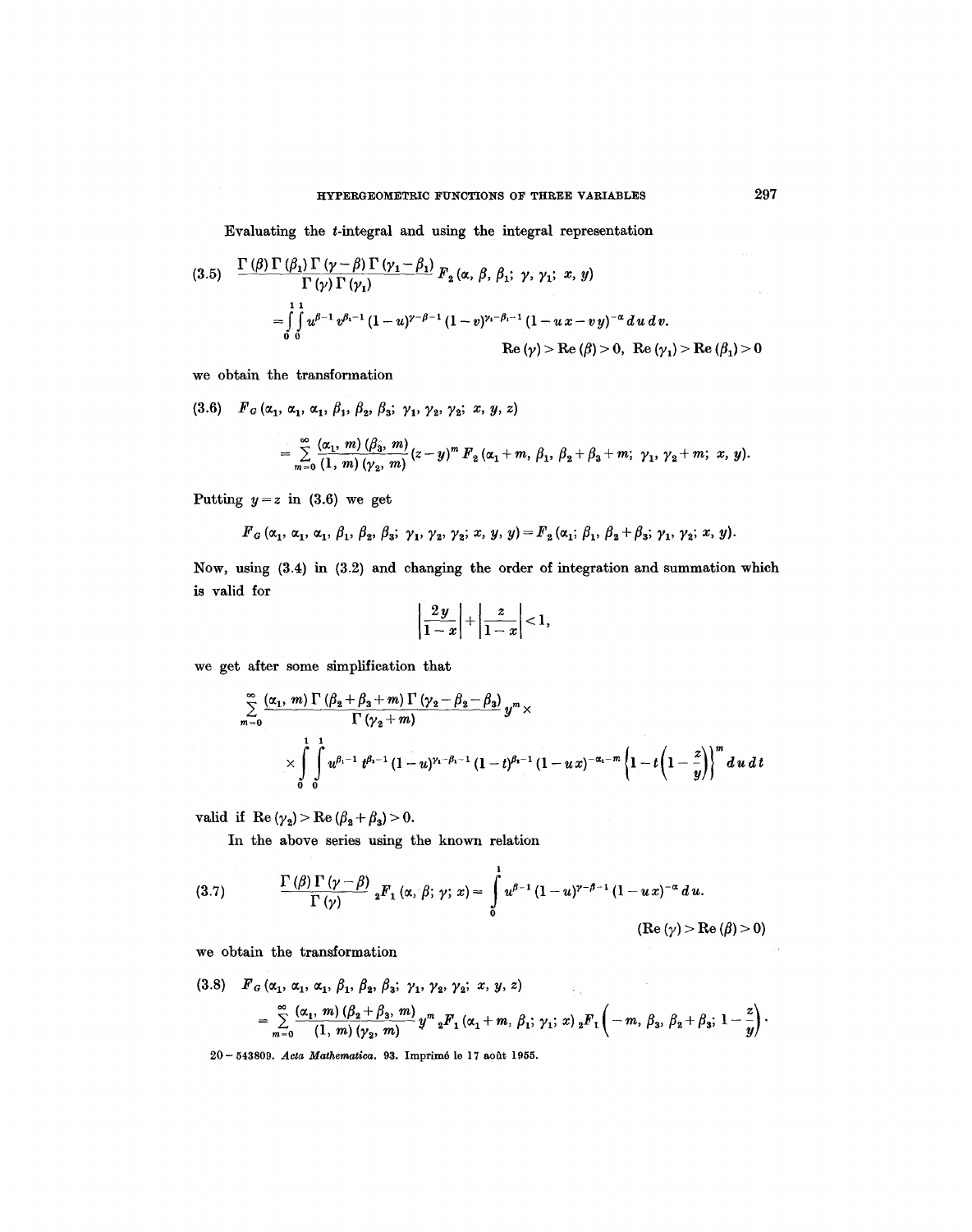$\alpha_1 = 0$  leads to the known result, giving the expansion of  $F_1$  ([1], 8, p. 34). Using the well-known transformations

$$
(3.9) \quad {}_{2}F_{1}(\alpha, \beta; \gamma; x) = (1-x)^{-\alpha} {}_{2}F_{1}\left(\alpha, \gamma - \beta; \gamma; \frac{-x}{1-x}\right)
$$

$$
= (1-x)^{-\beta} {}_{2}F_{1}\left(\gamma - \alpha, \beta; \gamma; \frac{-x}{1-x}\right)
$$

$$
= (1-x)^{\gamma - \alpha - \beta} {}_{2}F_{1}\left(\gamma - \alpha, \gamma - \beta; \gamma; x\right)
$$

in (3.8) we can get eight more transformations of the  $F<sub>o</sub>$ -function.

Next let us use the substitution

$$
n=1-s, \quad w=s\,t
$$

in (3.2). This transforms the integral (2.11) to

$$
\int_{0}^{1} \int_{0}^{1} \int_{0}^{1} u^{\beta_1-1} s^{\gamma_2-\beta_2-1} t^{\beta_2-1} (1-u)^{\gamma_1-\beta_1-1} (1-s)^{\beta_2-1} (1-t)^{\gamma_2-\beta_2-\beta_2-1} \times \times (1-y-u \, x+s \, y -s \, tz)^{-\alpha_1} du \, ds \, dt.
$$

But

$$
(1-y-ux+sy-stz)^{-\alpha_1}=\sum_{m=0}^{\infty}\frac{(\alpha_1, m)}{(1, m)}s^m(-y)^m(1-y-ux)^{-\alpha_1-m}\left(1-\frac{z}{y}\right)^m,
$$

and since  $0 \le s \le 1$ ,  $0 \le t \le 1$ , the series is absolutely convergent if

$$
\left|\frac{y}{1-x-y}\right|+\left|\frac{z}{1-x-y}\right|<1.
$$

Using this expansion in the above integral and changing the order of integration and summation, which is easily justified by absolute convergence, we get

$$
(1-y)^{-\alpha_{1}}\sum_{m=0}^{\infty}\frac{(\alpha_{1},m)\Gamma(\gamma_{2}-\beta_{2}+m)\Gamma(\beta_{2})}{(1,m)\Gamma(\gamma_{2}+m)}\left(\frac{-y}{1-y}\right)^{m}\times\\\times\int_{0}^{1}\int_{0}^{1}u^{\beta_{1}-1}t^{\beta_{2}-1}(1-u)^{\gamma_{1}-\beta_{1}-1}(1-t)^{\gamma_{2}-\beta_{2}-\beta_{2}-1}\left(1-u\frac{x}{1-y}\right)^{-\alpha_{1}-m}\left(1-\frac{z}{y}t\right)^{m}du dt.
$$

Applying (3.7), we finally get the transformation

(3.10) 
$$
F_G(\alpha_1, \alpha_1, \alpha_1, \beta_1, \beta_2, \beta_3; \gamma_1, \gamma_2, \gamma_2; x, y, z) = (1 - y)^{-\alpha_1} \sum_{m=0}^{\infty} \frac{(\alpha_1, m) (\gamma_2 - \beta_2, m)}{(1, m) (\gamma_2, m)} \left(\frac{y}{y - 1}\right)^m \times \\ \times {}_2F_1\left(\alpha_1 + m, \beta_1; \gamma_1; \frac{x}{1 - y}\right){}_2F_1\left(-m, \beta_2; \gamma_2 - \beta_2; \frac{z}{y}\right).
$$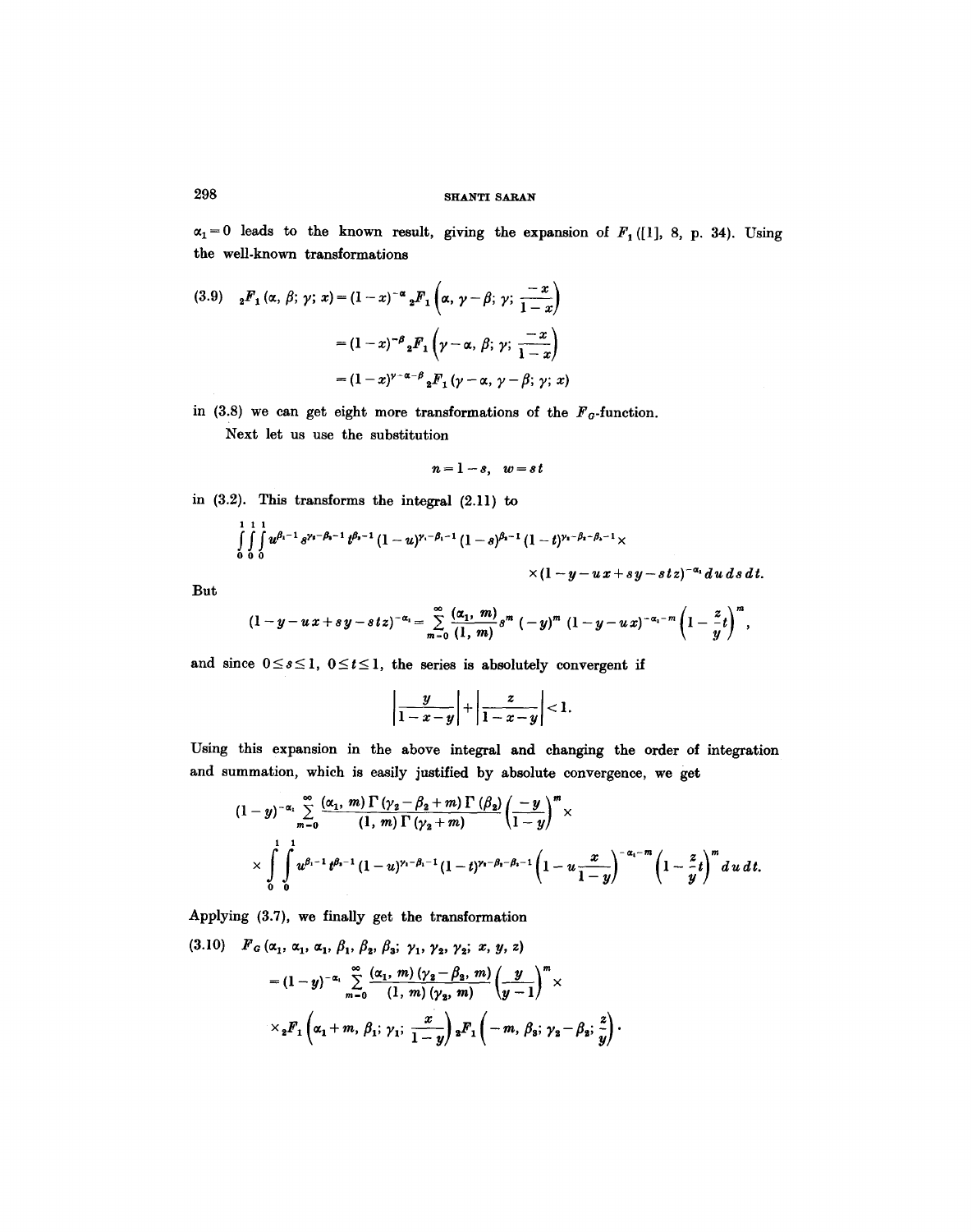In case we use the transformations  $(3.9)$  in  $(3.10)$  we can get eight more transformations of the  $F<sub>G</sub>$ -function.

# **Transformations of Fg and** *FM*

4. Consider now the integral (2.12) for  $F_K$ , namely

$$
\int_{0}^{1} \int_{0}^{1} \int_{0}^{1} u^{\alpha_1-1} v^{\beta_1-1} w^{\beta_1-1} (1-u)^{\gamma_1-\alpha_1-1} (1-v)^{\gamma_1-\beta_1-1} (1-w)^{\gamma_1-\beta_1-1} \times \times (1-u x)^{\alpha_1-\beta_1} (1-u x-v y-w z+uv x y)^{-\alpha_1} du dv dw.
$$

Making the substitutions

(i)  $u = 1 - u_1, v = v_1, w = w_1$ (ii)  $u=1-u_1, v=1-v_1, w=w_1$ 

we get after a simple transformation the two relations

$$
(4.1) \quad F_K(\alpha_1, \alpha_2, \alpha_2, \beta_1, \beta_2, \beta_1; \gamma_1, \gamma_2, \gamma_3; x, y, z) = (1-x)^{-\beta_1} F_K(\gamma_1 - \alpha_1, \alpha_2, \alpha_2, \beta_1, \beta_2, \beta_1; \gamma_1, \gamma_2, \gamma_3; \frac{-x}{1-x}, y, z),
$$
  

$$
(4.2) \quad = (1-x)^{-\beta_1} (1-y)^{-\alpha_2} \times \times F_K(\gamma_1 - \alpha_1, \alpha_2, \alpha_2, \beta_1, \gamma_2 - \beta_2, \beta_1; \gamma_1, \gamma_2, \gamma_3; \frac{-x}{1-x}, \frac{-y}{1-y}, \frac{z}{(1-x)(1-y)}).
$$

These two results have also been obtained by me otherwise ([4], 5.4 and 5.6). Next, let us consider the integral (2.13) for  $F_M$ , namely

$$
\int_{0}^{1} \int_{0}^{1} u^{\alpha_1-1} v^{\alpha_2-1} (1-u)^{\gamma_1-\alpha_1-1} (1-v)^{\gamma_2-\alpha_2-1} (1-vy)^{-\beta_1} (1-u x-v z)^{-\beta_1} du dv.
$$

Making the substitutions

(i) 
$$
u = 1 - u_1
$$
,  $v = v_1$   
\n(ii)  $u = 1 - u_1$ ,  $v = 1 - v_1$   
\n(iii)  $u = u_1$ ,  $v = 1 - v_1$ 

we can easily deduce the following three transformations:

(4.3) 
$$
F_M(\alpha_1, \alpha_2, \alpha_3, \beta_1, \beta_2, \beta_1; \gamma_1, \gamma_2, \gamma_2; x, y, z) = (1-x)^{-\beta_1} F_M(\gamma_1 - \alpha_1, \alpha_2, \alpha_2, \beta_1, \beta_2, \beta_1; \gamma_1, \gamma_2, \gamma_2; \frac{-x}{1-x}, y, \frac{z}{1-x}),
$$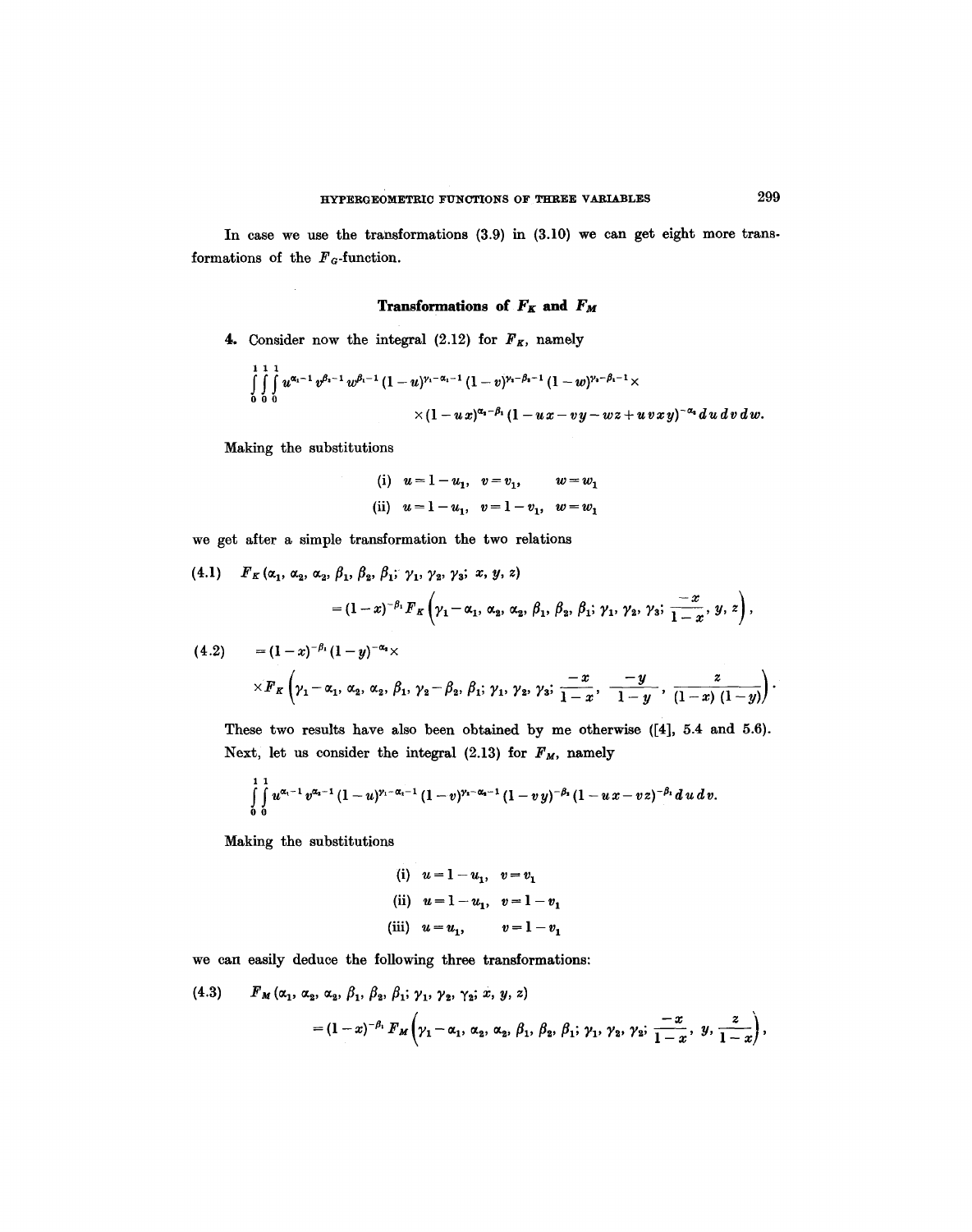$$
(4.4) = (1 - y)^{-\beta_1} (1 - x - z)^{-\beta_1} \times
$$
  
\n
$$
\times F_M \left( \gamma_1 - \alpha_1, \gamma_2 - \alpha_2, \gamma_2 - \alpha_2, \beta_1, \beta_2, \beta_1; \gamma_1, \gamma_2, \gamma_2; \frac{-x}{1 - x - z}, -\frac{y}{1 - y}, -\frac{z}{1 - x - z} \right),
$$
  
\n
$$
(4.5) = (1 - y)^{-\beta_1} (1 - z)^{-\beta_1} \times
$$
  
\n
$$
\times F_M \left( \alpha_1, \gamma_2 - \alpha_2, \gamma_2 - \alpha_2, \beta_1, \beta_2, \beta_1; \gamma_1, \gamma_2, \gamma_2; \frac{x}{1 - z}, -\frac{y}{1 - y}, -\frac{z}{1 - z} \right).
$$

# Transformations of  $F_N$ ,  $F_S$  and  $F_T$

5. In this section we shall again make the following two substitutions

(5.1) 
$$
\begin{cases} (i) & p = s(1-t), q = st \\ (ii) & p = 1-s \end{cases}
$$
  $q = st$ .

The substitution 5.1 (i) reduces an expression of the type

$$
(1 - px - qy)^{-\lambda}
$$

*to* 

(5.2) 
$$
\sum_{m=0}^{\infty} \frac{(\lambda, m)}{(1, m)} s^m t^m (y-x)^m (1-sx)^{-\lambda-m}
$$

valid if  $\left|\frac{y-x}{1-x}\right| < 1$ , and also to

(5.3.) 
$$
\sum_{m=0}^{\infty} \frac{(\lambda, m)}{(1, m)} s^m x^m \left[1 - t \left(1 - \frac{y}{x}\right)\right]^m
$$

valid if  $|x|+|y|<1$ .

The substitution 5.1 (ii) however changes an expression of the type

 $(1 - px - qy)^{-\lambda}$ 

to

(5.4) 
$$
\sum_{m=0}^{\infty} \frac{(\lambda, m)}{(1, m)} s^m t^m y^m (1 - x - s x)^{-\lambda - m}
$$

valid if  $2|x|+|y|<1$ .

In particular, if  $\mu$  is a positive integer

$$
(1 - p x - q y)^{\mu}
$$

(5.5) 
$$
= (-)^{\mu} \sum_{m+m=0}^{m+n-\mu} \frac{(-\mu, m+n)}{(1, m)(1, n)} (1 - px)^m (1 - qy)^m.
$$

Thus using 5.1 (i) in the integral (2.14) for  $F_N$  it is transformed into the integral

3OO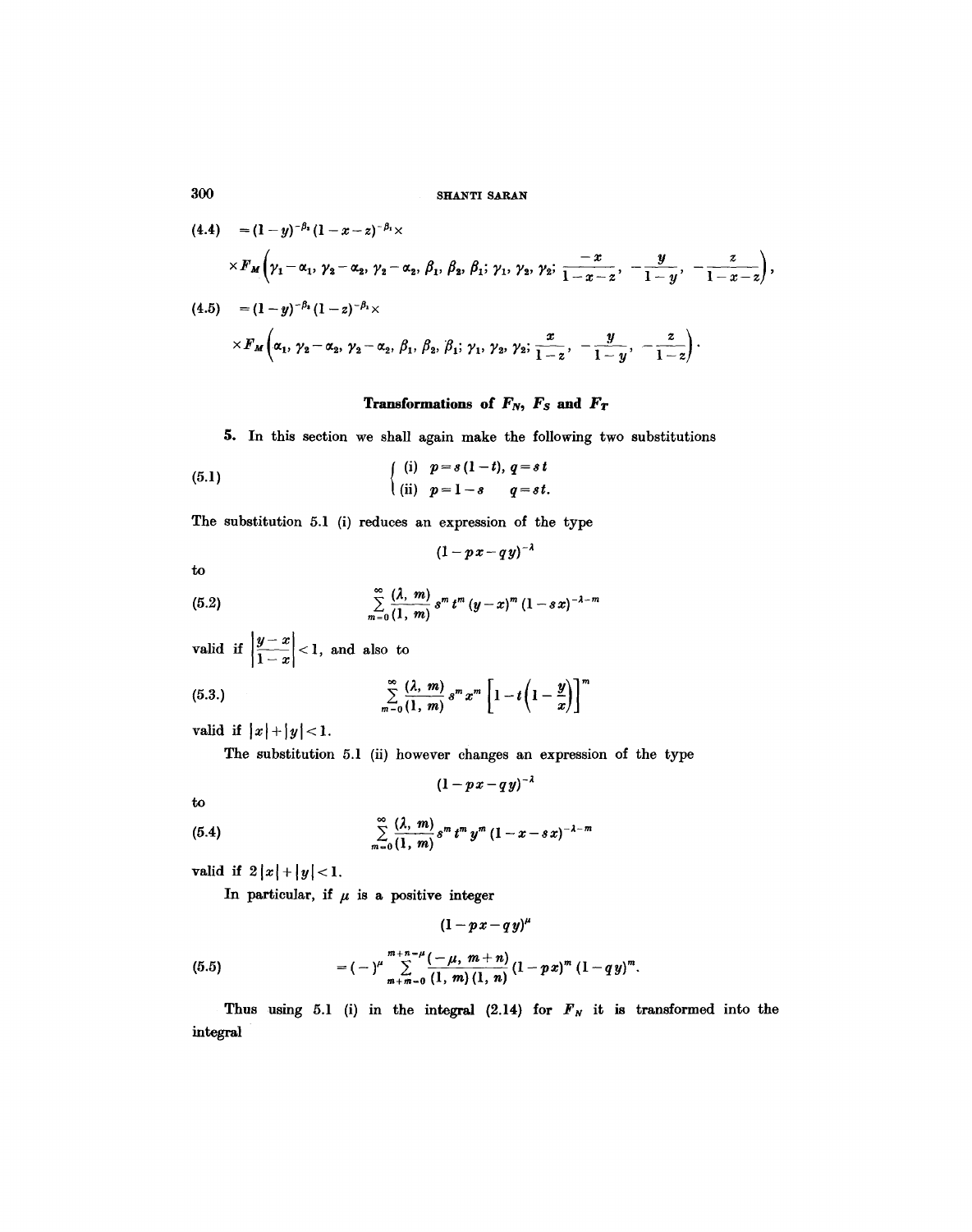$$
(5.6) \int_{0}^{1} \int_{0}^{1} \int_{0}^{1} u^{\alpha_{1}-1} s^{\alpha_{2}+\alpha_{3}-1} t^{\alpha_{4}-1} (1-u)^{\gamma_{1}-\alpha_{1}-1} (1-s)^{\gamma_{2}-\alpha_{2}-\alpha_{3}-1} \times \\ \times (1-t)^{\alpha_{4}-1} (1-sy+sty)^{-\beta_{1}} (1-ux-stz)^{-\beta_{1}}dudsdt.
$$

But

$$
(1-sy+sty)^{-\beta_2}=\sum_{m=0}^{\infty}\frac{(\beta_2, m)}{(1, m)}s^m y^m (1-t) \ \ \text{for} \ \ |y|<1.
$$

Using this expansion if  $|y| < 1$  (5.6) becomes after changing the order of integration and summation

$$
\sum_{m=0}^{\infty} \frac{(\alpha_2, m)}{(1, m)} y^m \int_{0}^{1} \int_{0}^{1} \int_{0}^{1} u^{\alpha_1-1} s^{\alpha_2+\alpha_3+m-1} t^{\alpha_3-1} (1-u)^{\gamma_1-\alpha_1-1} \times \times (1-s)^{\gamma_1-\alpha_2-\alpha_3-1} (1-t)^{\alpha_2+m-1} (1-u x - s t z)^{-\beta_1} du ds dt.
$$

Applying (3.5) this gives

$$
\frac{\Gamma(\alpha_2) \Gamma(\alpha_3)}{\Gamma(\alpha_2+\alpha_3)} F_N = \sum_{m=0}^{\infty} \frac{(\beta_2, m) (\alpha_2+\alpha_3, m)}{(1, m) (\gamma_2, m)} y^m \times \times \int_0^1 t^{\alpha_2-1} (1-t)^{\alpha_2+m-1} F_2(\beta_1; \alpha_1, \alpha_2+\alpha_3+m; \gamma_1, \gamma_2+m; x, tz) dt.
$$

Transforming the  $F_2$  on the right with the help of the known transformation

(5.7) 
$$
F_2(\alpha, \beta, \beta_1; \gamma, \gamma_1; x, y) = (1-x)^{-\alpha} F_2\left(\alpha, \gamma-\beta, \beta_1; \gamma, \gamma_1; \frac{-x}{1-x}, \frac{y}{1-x}\right).
$$

we get

(5.8) 
$$
F_N(\alpha_1, \alpha_2, \alpha_3, \beta_1, \beta_2, \beta_1; \gamma_1, \gamma_2, \gamma_2; x, y, z)
$$
  
=  $(1-x)^{-\beta_1} F_N(\gamma_1 - \alpha_1, \alpha_2, \alpha_3, \beta_1, \beta_2, \beta_1; \gamma_1, \gamma_2, \gamma_2; \frac{-x}{1-x}, y, \frac{z}{1-x})$ .

Next, the substitution 5.1 (ii) transforms the integral  $(5.6)$  to the form

$$
\int_{0}^{1} \int_{0}^{1} \int_{0}^{1} u^{\alpha_{i}-1} s^{\gamma_{i}-\alpha_{i}-1} t^{\alpha_{i}-1} (1-u)^{\gamma_{i}-\alpha_{i}-1} (1-s)^{\alpha_{i}-1} \times \\ \times (1-t)^{\gamma_{i}-\alpha_{i}-\alpha_{i}-1} (1-y+s\,y)^{-\beta_{i}} (1-ux-stz)^{-\beta_{i}} du \, ds \, dt.
$$

Again, applying (3.5), we obtain

$$
\frac{\Gamma(\gamma_2-\alpha_2)\Gamma(\alpha_2)}{\Gamma(\gamma_2)}F_N=(1-y)^{-\beta_1}\int\limits_{0}^{1}s^{\gamma_2-\alpha_2-1}(1-s)^{\alpha_2-1}\left(1+\frac{sy}{1-y}\right)^{-\beta_1}\times\\\times F_2(\beta_1;\,\alpha_1,\,\alpha_3;\,\gamma_1,\,\gamma_2-\alpha_2;\,x,\,s\,z)\,ds.
$$

 $\lambda$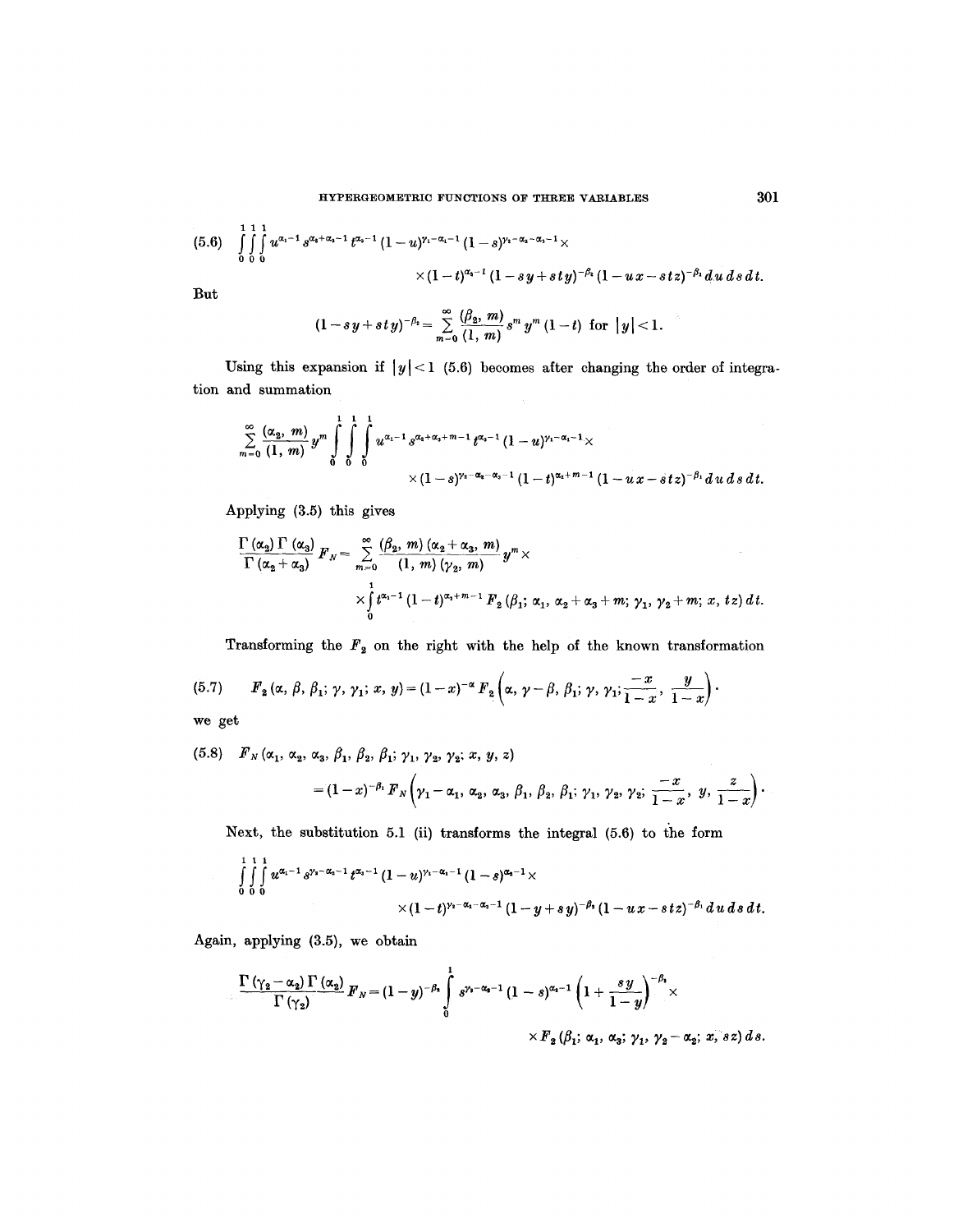### $302$  shanti saran

Using the three known transformations of  $F_2$  ([1], p. 32) on the right and then expanding the new  $F_2$  and integrating term by term we obtain the three transformations of  $F_N$ , one of which is

$$
(5.9) \quad F_N(\alpha_1, \alpha_2, \alpha_3, \beta_1, \beta_2, \beta_1; \gamma_1, \gamma_2, \gamma_2; x, y, z) \\
= (1-x)^{-\beta_1} (1-y)^{-\beta_1} \sum_{m=0}^{\infty} \sum_{n=0}^{\infty} \frac{(\beta_1, m+n) (\gamma_1 - \alpha_1, m) (\alpha_3, n)}{(1, m) (1, n) (\gamma_1, m) (\gamma_2, n)} \times \left(\frac{-x}{1-x}\right)^m \left(\frac{z}{1-x}\right)^{r} {}_2F_1\left(\beta_2, \gamma_2 - \alpha_2 + n; \gamma_2 + n; - \frac{y}{1-y}\right).
$$

In particular, putting  $\gamma_2 = \alpha_2 + \alpha_3$  in (5.9) we get the interesting transformation (5.10)  $F_{N}(\alpha_1, \alpha_2, \alpha_3, \beta_1, \beta_2, \beta_1; \gamma_1, \alpha_2+\alpha_3, \alpha_2+\alpha_3; x, y, z) = (1-x)^{-\beta_1}(1-y)^{-\beta_1}\times$  $\times F_M\bigg(\gamma_1-\alpha_1,~\alpha_3,~\alpha_3,~\beta_1,~\beta_2,~\beta_1;~\gamma_1,~\alpha_2+\alpha_3,~\alpha_2+\alpha_3;~\frac{-x}{1-x},~\frac{y}{1-y},~\frac{z}{1-x}\bigg)$ 

A similar transformation between  $F_N$  and  $F_M$  is obtained by putting  $\gamma_1 = \alpha_2 + \alpha_3$ in the other two expansions.

Using (5.5) in the integral (2.14) for  $F_N$  when  $\beta_1 = -p$  (a negative integer), we get after changing the order of integration and summation

$$
F_N(\alpha_1, \alpha_2, \alpha_3, -p, \beta_2, -p; \gamma_1, \gamma_2, \gamma_2; x, y, z)
$$
  
=  $(-)^p \sum_{m+n=0}^{m+n=p} \frac{(-p, m+n)}{(1, m)(1, n)} \int \int \int u^{\alpha_1-1} v^{\alpha_2-1} w^{\alpha_3-1} (1-u)^{\gamma_1-\alpha_1-1} \times$   
 $\times (1-v-w)^{\gamma_2-\alpha_2-\alpha_3-1} (1-vy)^{-\beta_3} (1-ux)^m (1-wy)^n du dv dw.$ 

Replacing the inner integrals by the corresponding functions by means of the well-known formula we get the transformation

$$
(5.11) = (-)^p \sum_{m+n=0}^{m+n-p} \frac{(-p, m+n)}{(1, m) (1, n)} {}_{2}F_1(-m, \alpha_1; \gamma_1; x) F_3(\beta_2, -n; \alpha_2, \alpha_3; \gamma_2; y, z).
$$

 $\beta_2 = 0$  leads to a known expansion of the  $F_2$ -function in terms of series of ordinary hypergeometric function ([1], Result 15, p. 36).

Next, consider the integral  $(2.15)$  for  $F_s$ , namely

$$
\iiint u^{\beta_1-1} v^{\beta_1-1} w^{\beta_1-1} (1-u-v-w)^{\gamma_1-\beta_1-\beta_1-\beta_1-1} (1-ux)^{-\alpha_1} (1-vy-wz)^{-\alpha_1} du dv dw.
$$

Using (5.2) to expand  $(1-vy-wz)^{-\alpha}$  and integrating term by term which is valid for  $\left|\frac{z-y}{1-y}\right| < 1$ , we get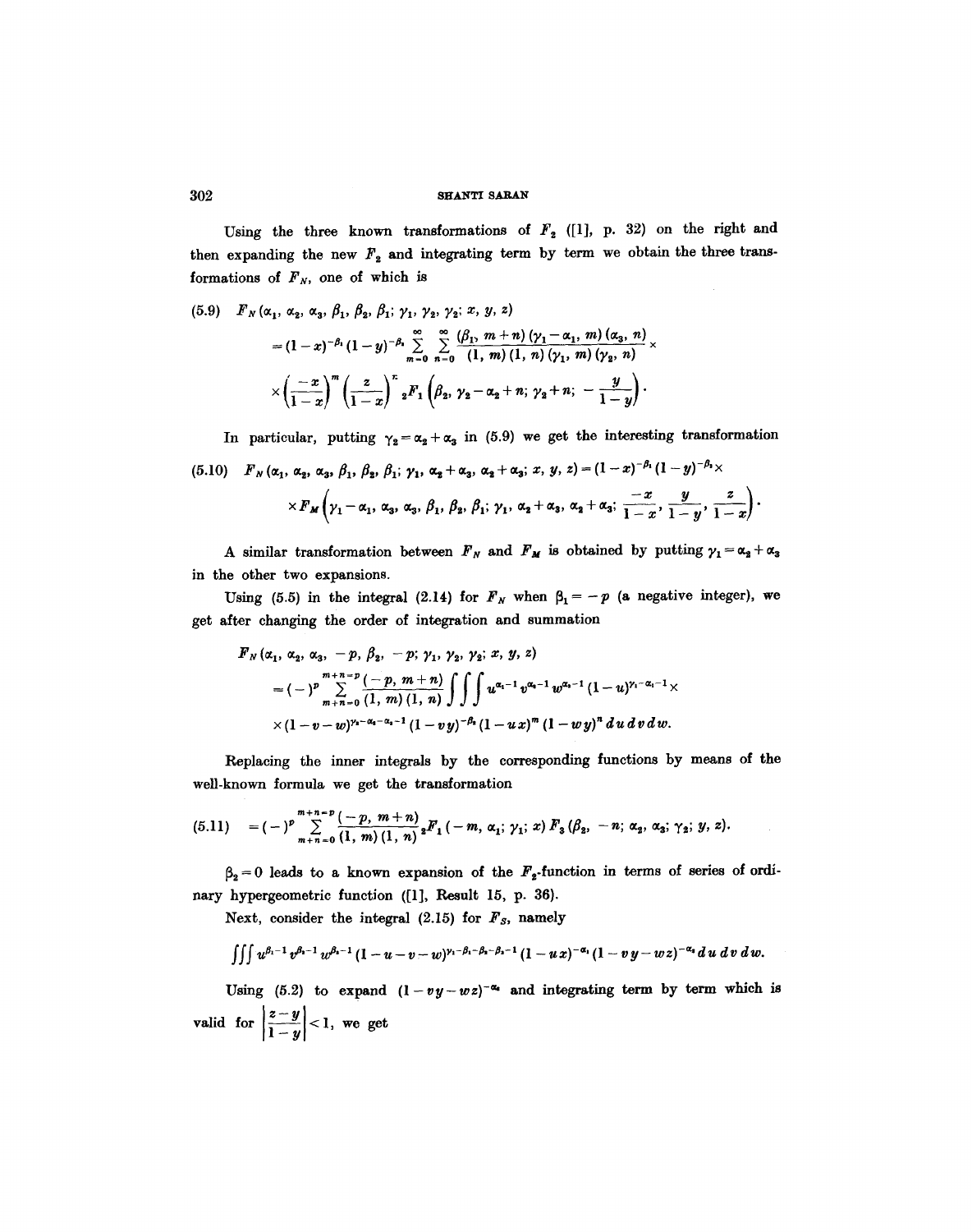$$
\sum_{m=0}^{\infty} \frac{(\alpha_2, m)}{(1, m)} (z - y)^m \int \int \int u^{\beta_1 - 1} s^{\beta_2 + \beta_3 + m - 1} t^{\beta_2 + m - 1} \times
$$
  
 
$$
\times (1 - u - s)^{\gamma_1 - \beta_1 - \beta_2 - \beta_3 - 1} (1 - t)^{\beta_2 - 1} (1 - ux)^{-\alpha_1} (1 - sy)^{-\alpha_2 - m} du ds dt.
$$

Applying the known integral for  $F_3$ 

(5.12) 
$$
\frac{\Gamma(\alpha) \Gamma(\alpha_1) \Gamma(\gamma - \alpha - \alpha_1)}{\Gamma(\gamma)} F_3(\alpha, \alpha_1, \beta, \beta_1; \gamma; x, y)
$$
  
= 
$$
\iint u^{\alpha - 1} v^{\alpha_1 - 1} (1 - u - v)^{\gamma - \alpha - \alpha_1 - 1} (1 - ux)^{-\beta} (1 - vy)^{-\beta} du dv.
$$
  
Re $(\gamma)$  > Re $(\alpha + \alpha_1)$  > 0, Re $(\alpha)$  > 0, Re $(\alpha_1)$  > 0

and the region of integration is  $u \geq 0$ ,  $v \geq 0$ ,  $u+v \leq 1$ , we obtain the transformation  $(5.13)$   $F_s (\alpha_1, \alpha_2, \alpha_3, \beta_1, \beta_2, \beta_3; \gamma_1, \gamma_2, \gamma_3; x, y, z)$ 

$$
F_S(\alpha_1, \alpha_2, \alpha_2, \beta_1, \beta_2, \beta_3; \gamma_1, \gamma_1, \gamma_1; x, y, z)
$$
  
= 
$$
\sum_{m=0}^{\infty} \frac{(\alpha_2, m) (\beta_3, m)}{(1, m) (\gamma_1, m)} (z - y)^m F_3(\alpha_1, \alpha_2 + m; \beta_1, \beta_2 + \beta_3 + m; \gamma_1 + m; x, y).
$$

Putting  $y=z$  in (5.13), we get

$$
F_s(\alpha_1, \alpha_2, \alpha_2, \beta_1, \beta_2, \beta_3; \gamma_1, \gamma_1, \gamma_1, x, y, y) = F_3(\alpha_1, \alpha_2, \beta_1, \beta_2 + \beta_3; \gamma_1; x, y).
$$

Again, using (5.3) if  $|y|+|z|<1$ , the integral (2.15) for  $F_s$ , after term by term in**tegration** gives

$$
\sum_{m=0}^{\infty} \frac{(\alpha_2, m)}{(1, m)} y^m \int \int \int u^{\beta_1-1} s^{\beta_1+\beta_1+m-1} t^{\beta_2-1} \times \times (1-u-s)^{\gamma_1-\beta_1-\beta_1-1} (1-t)^{\beta_1-1} (1-ux)^{-\alpha_1} \left\{1-t\left(1-\frac{z}{y}\right)\right\}^m du ds dt.
$$

If we put  $s = (1 - u)p$  this equals to

$$
\sum_{m=0}^{\infty} \frac{(\alpha_2, m)}{(1, m)} y^m \int_{0}^{1} \int_{0}^{1} \int_{0}^{1} u^{\beta_1-1} t^{\beta_2-1} p^{\beta_1+\beta_2+m-1} \times
$$
  
 
$$
\times (1-u)^{\gamma_1-\beta_1+m-1} (1-t)^{\beta_2-1} (1-p)^{\gamma_1-\beta_1-\beta_2-\beta_2-1} (1-u x)^{-\alpha_1} \left\{1-t \left(1-\frac{z}{y}\right)\right\}^m du dt dp.
$$

Evaluating the  $p$ -integral and using  $(3.7)$  we obtain the transformation

$$
(5.14) \quad F_s(\alpha_1, \alpha_2, \alpha_2, \beta_1, \beta_2, \beta_3; \gamma_1, \gamma_1, \gamma_1, x, y, z) = \sum_{m=0}^{\infty} \frac{(\alpha_2, m) (\beta_2 + \beta_3, m)}{(1, m) (\gamma_1, m)} y^m {}_{2}F_1(\alpha_1, \beta_1; \gamma_1 + m; x) {}_{2}F_1(-m, \beta_3; \beta_2 + \beta_3; 1 - \frac{z}{y}).
$$

Either  $\alpha_1$  or  $\beta_1 = 0$  leads to a known result giving an expression for  $F_1$  ([1], **p. 34).**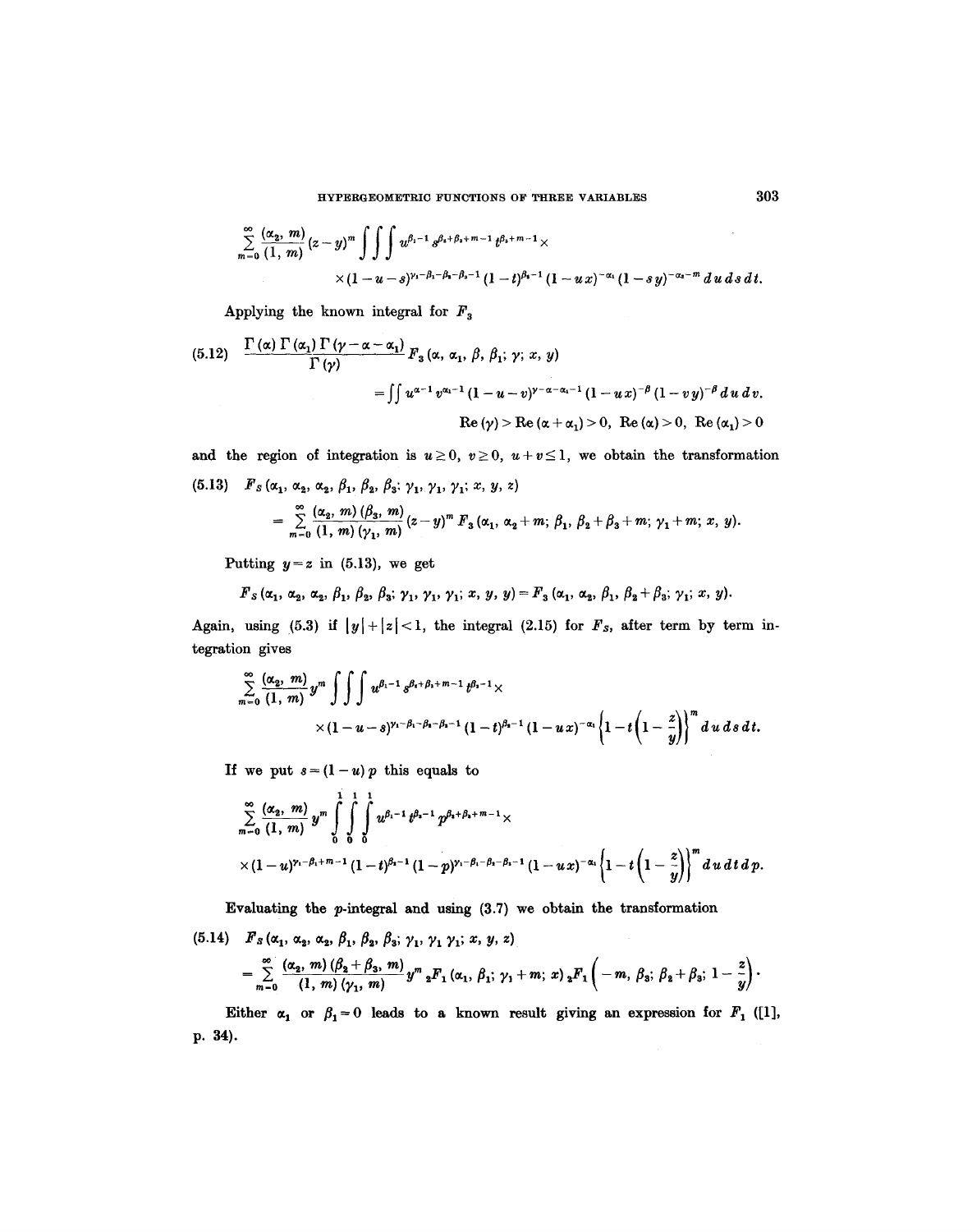# $304$  shanti saran

Further using (3.9) in (5.14) to transform the  ${}_2F_1$ 's we get eight more transformations. Two interesting transformations are

$$
F_{S} = z^{\beta_{1}} y^{-\beta_{1}} F_{N} \left( \alpha_{2}, \alpha_{1}, \beta_{2}; \beta_{2} + \beta_{3}, \beta_{1}, \beta_{2} + \beta_{3}; \gamma_{1}, \gamma_{1}, \beta_{2} + \beta_{3}; z, x, 1 - \frac{z}{y} \right)
$$
  
=  $y^{\beta_{1}} z^{-\beta_{1}} F_{N} \left( \alpha_{2}, \alpha_{1}, \beta_{3}; \beta_{2} + \beta_{3}, \beta_{1}, \beta_{2} + \beta_{3}; \gamma_{1}, \gamma_{1}, \beta_{2} + \beta_{3}; y, x, 1 - \frac{y}{z} \right).$ 

Further, using the substitution 5.1 (ii) in the second integral (2.16) for  $F_s$ , namely,

$$
\int \int u^{\alpha_1-1} v^{\alpha_1-1} (1-u-v)^{\gamma_1-\alpha_1-\alpha_1-1} (1-u x)^{-\beta_1} (1-v y)^{-\beta_1} (1-v z)^{-\beta_2} du dv,
$$

it transforms into

$$
\int_{0}^{1} \int_{0}^{1} s^{\gamma_1-\alpha_1-1} t^{\alpha_2-1} (1-s)^{\alpha_1-1} (1-t)^{\gamma_1-\alpha_1-\alpha_2-1} (1-x+s x)^{-\beta_1} (1-s t y)^{-\beta_2} (1-s t z)^{-\beta_1} ds dt.
$$

Replacing the t-integral by means of the known integral

$$
\frac{\Gamma(\alpha)\Gamma(\gamma-\alpha)}{\Gamma(\gamma)}\,F_1(\alpha,\,\beta,\,\beta_1;\,\gamma;\,x,\,y)=\int\limits_0^1 u^{\alpha_1-1}\,(1-u)^{\gamma-\alpha-1}\,(1-u\,x)^{-\beta}\,(1-u\,y)^{-\beta_1}\,du
$$
\n
$$
\text{Re}\,(\gamma)>\text{Re}\,(\alpha)>0,
$$

we obtain

$$
\frac{\Gamma\left(\alpha_{1}\right)\Gamma\left(\gamma_{1}-\alpha_{1}\right)}{\Gamma\left(\gamma_{1}\right)}F_{S}=\int\limits_{0}^{1}s^{\gamma_{1}-\alpha_{1}-1}\left(1-s\right)^{\alpha_{1}-1}\left(1-x+s x\right)^{-\beta_{1}}F_{1}\left(\alpha_{2},\ \beta_{2},\ \beta_{3};\ \gamma_{1}-\alpha_{1};\ s y,\ s z\right)ds.
$$

Transforming the  $F_1$  on the right by the formula

$$
F_1(\alpha, \beta, \beta_1; \gamma; x, y) = (1-x)^{-\beta} (1-y)^{-\beta_1} F_1(\gamma-\alpha, \beta, \beta_1; \gamma; \frac{-x}{1-x}, \frac{-y}{1-y})
$$

we obtain after term by term integration and simplification the transformation

$$
(5.15) \quad F_S = (1-x)^{-\beta_1} \sum_{m=0}^{\infty} \sum_{n=0}^{\infty} \frac{(\gamma_1 - \alpha_1 - \alpha_2, m+n) (\beta_2, m) (\beta_3, m)}{(1, m) (1, n) (\gamma_1, m+n)} \times \\ \times (-y)^m (-z)^n F_D \left( \gamma_1 - \alpha_1 + m + n; \beta_1, \beta_2 + m, \beta_3 + n; \gamma_1 + m + n; \frac{-x}{1-x}, y, z \right)
$$

where  $F_D$  is Lauricella's hypergeometric function of the fourth type ([1], p. 114). If  $\gamma_1 = \alpha_1 + \alpha_2$ , we get the interesting relation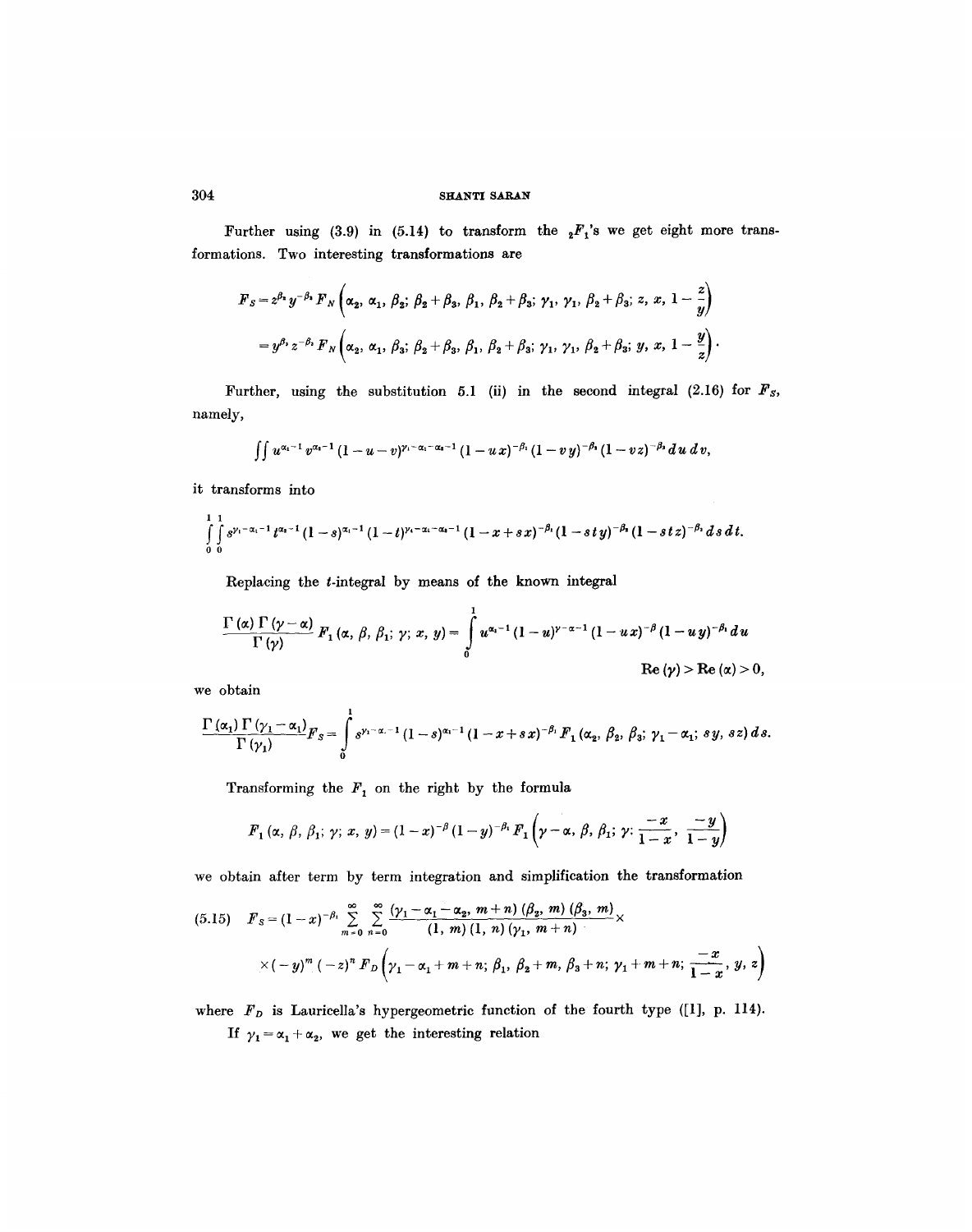$$
F_S(\alpha_1, \alpha_2, \alpha_3, \beta_1, \beta_2, \beta_3; \alpha_1+\alpha_2, \alpha_1+\alpha_2, \alpha_1+\alpha_2; x, y, z)
$$
  
=  $(1-x)^{-\beta_1} F_D(\alpha_2, \beta_1, \beta_2, \beta_3; \alpha_1+\alpha_2; \frac{-x}{1-x}, y, z)$ 

Next, using (5.5) in (2.16) it becomes after some simplification

$$
(-)^p \sum_{m+n=0}^{m+n=p} \frac{(-p, m+n)}{(1, m) (1, n)} \iiint u^{\beta_1-1} v^{\beta_2-1} w^{\beta_2-1} \times \times (1-u-v-w)^{\gamma_1-\beta_1-\beta_2-\beta_2-1} (1-ux)^{-\alpha_1} (1-vy)^m (1-wz)^n du dv dw.
$$

Using a known integral for the Lauricella hypergeometric function  $F_B$  we obtain the transformation

$$
F_{S} = (-)^{p} \sum_{m+n=0}^{m+n=p} \frac{(-p, m+n)}{(1, m)(1, n)} F_{B} (\beta_{1}, \beta_{2}, \beta_{3}; \alpha_{1}, -m, -n; \gamma_{1}; x, y, z).
$$

Either  $\alpha_1 = 0$  or  $\beta_1 = 0$  will lead to the known result giving a relation between  $F_1$ and  $F_3$  ([1], 14, p. 34).

Finally, coming to the transformation of  $F<sub>T</sub>$ -function we use the expansion (5.2) in the following integral  $(2.17)$  for  $F_T$ 

$$
\int\!\!\int u^{\beta_2-1}\,v^{\beta_1-1}\,(1-u-v)^{\gamma_1-\beta_1-\beta_2-1}\,(1-v\,x)^{-\alpha_1}(1-u\,y-v\,z)^{-\alpha_2}\,d\,u\,d\,v.
$$

For 
$$
\left|\frac{z-y}{1-y}\right| < 1
$$
 this becomes on expansion and term by term integration\n
$$
\sum_{m=0}^{\infty} \frac{(\alpha_2, m)}{(1, m)} (z-y)^m \int_{0}^{1} \int_{0}^{1} s^{\beta_1 + \beta_2 + m - 1} t^{\beta_1 + m - 1} \times
$$
\n
$$
\times (1-s)^{\gamma_1 - \beta_1 - \beta_1 - 1} (1-t)^{\beta_1 - 1} (1-stx)^{-\alpha_1} (1-sy)^{-\alpha_2 - m} ds dt.
$$

This can now be written as

$$
\frac{\Gamma(\gamma_1-\beta_1-\beta_2)\Gamma(\beta_1+\beta_2)}{\Gamma(\gamma_1)} F_T = \sum_{m=0}^{\infty} \frac{(\alpha_2, m)(\beta_1, m)}{(1, m)(\beta_1+\beta_2, m)} (z-y)^m \times
$$
  
 
$$
\times \int_0^1 s^{\beta_1+\beta_2+m-1} (1-s)^{\gamma_1-\beta_1-\beta_1-1} (1-sy)^{-\alpha_2-m} {}_2F_1(\alpha_1, \beta_1+m; \beta_1+\beta_2+m; s x) ds.
$$

Applying (3.9), we get the transformation

$$
(5.16) \quad F_T(\alpha_1, \alpha_2, \alpha_2, \beta_1, \beta_2, \beta_1; \gamma_1, \gamma_1, \gamma_1; x, y, z) = \sum_{m=0}^{\infty} \sum_{n=0}^{\infty} \frac{(\alpha_1, m) (\alpha_2, n) (\beta_2, m) (\beta_1, n)}{(1, m) (1, n) (\gamma_1, m+n)} (-x)^m (z-y)^n \times \times F_1(\beta_1 + \beta_2 + m+n; \alpha_1 + m, \alpha_2 + n; \gamma_1 + m+n; x, y).
$$

21 - 543809. *Acta Mathematica*. 93. Imprimé le 15 août 1955.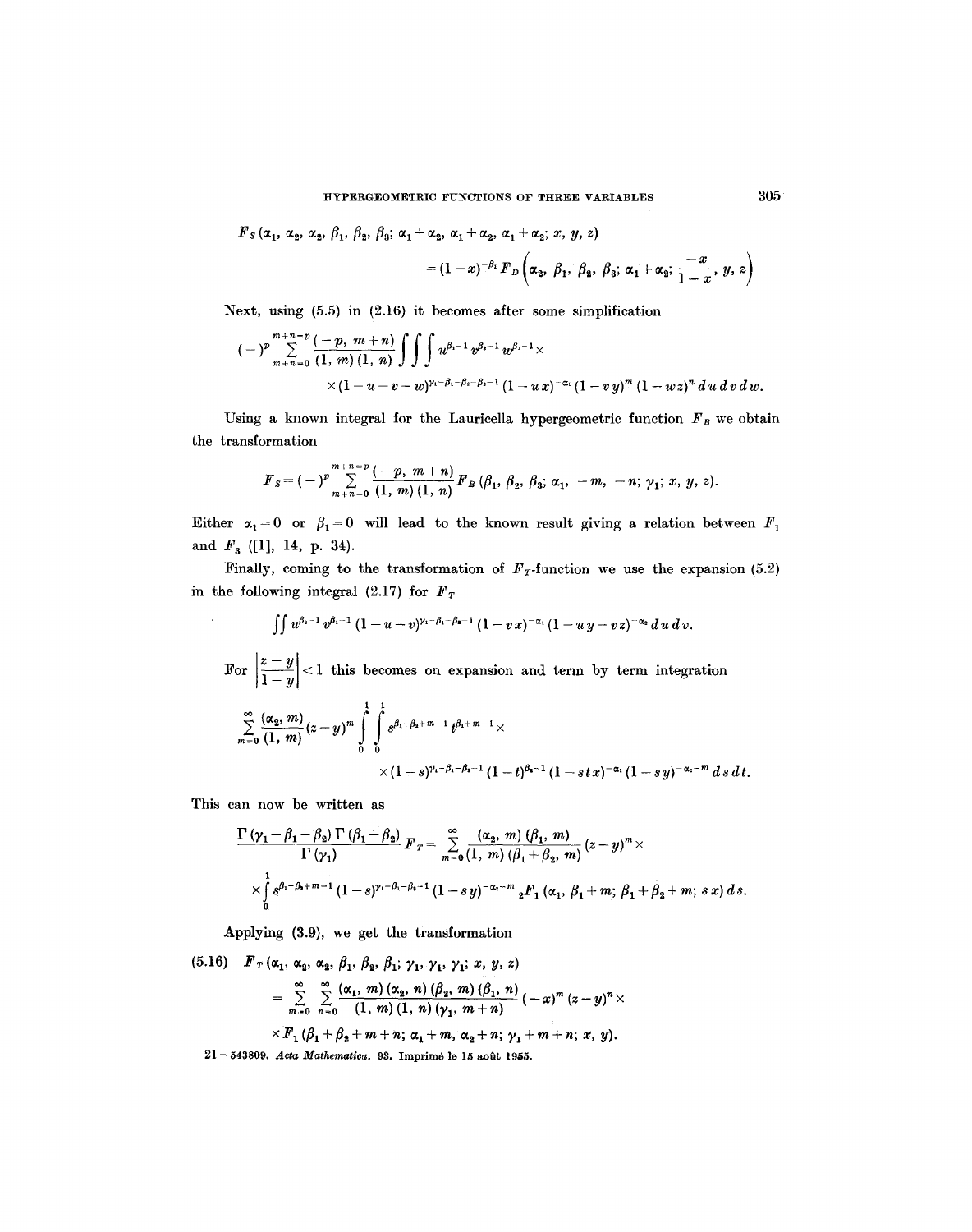As a particular case if  $\gamma_1 = \beta_1 + \beta_2$  in (5.16)

$$
F_T(\alpha_1, \alpha_2, \alpha_2, \beta_1, \beta_2, \beta_1; \beta_1 + \beta_2, \beta_1 + \beta_2, \beta_1 + \beta_2; x, y, z)
$$
  
=  $(1-x)^{-\alpha_1}(1-y)^{-\alpha_2} F_3(\alpha_1, \alpha_2, \beta_2, \beta_1; \beta_1 + \beta_2; \frac{-x}{1-x}, \frac{z-y}{1-x}).$ 

Again, applying the substitution 5.1 (ii) in (2.17) it becomes

$$
(5.17) \quad \int\limits_{0}^{1} \int\limits_{0}^{1} s^{\gamma_1-\beta_2-1} t^{\beta_1-1} (1-s)^{\beta_2-1} (1-t)^{\gamma_1-\beta_1-\beta_2-1} (1-stx)^{-\alpha_1} (1-y+s\,y-s\,tz)^{-\alpha_2} ds\,dt.
$$

If  $2|y|+|z|<1$ , we can use the expansion (5.4) and term by term integration gives

$$
\sum_{m=0}^{\infty} \frac{(\alpha_2, m)}{(1, m)} z^m \int_{0}^{1} \int_{0}^{1} s^{\gamma_1 - \beta_1 + m - 1} t^{\beta_1 + m - 1} (1 - s)^{\beta_1 - 1} \times
$$
  
 
$$
\times (1 - t)^{\gamma_1 - \beta_1 - \beta_2 - 1} (1 - s t x)^{-\alpha_1} (1 - y + s y)^{-\alpha_2 - m} ds dt.
$$

Thus, we get

$$
(5.18) \quad \frac{\Gamma(\beta_2) \Gamma(\gamma_1 - \beta_2)}{\Gamma(\gamma_1)} F_T = (1-y)^{-\alpha_2} \sum_{m=0}^{\infty} \frac{(\alpha_2, m) (\beta_1, m)}{(1, m) (\gamma_1 - \beta_2, m)} \left(\frac{z}{1-y}\right) \times \times \int_{0}^{1} s^{\gamma_1 - \beta_1 + m - 1} (1-s)^{\beta_1 - 1} \left(1 + \frac{sy}{1-y}\right)^{-\alpha_2 - m} {}_{2}F_1(\alpha_1, \beta_1 + m; \gamma_1 - \beta_2 + m; \ s x) ds.
$$

Using the three transformations of (3.9) then expanding the new  ${}_2F_1$ , in each case, we get the three transformations

$$
(5.19) \quad F_T(\alpha_1, \alpha_2, \alpha_2, \beta_1, \beta_2, \beta_1; \gamma_1, \gamma_1, \gamma_1, x, y, z)
$$
\n
$$
= (1 - y)^{-\alpha_1} \sum_{m=0}^{\infty} \sum_{n=0}^{\infty} \frac{(\alpha_1, m) (\alpha_2, n) (\gamma_1 - \beta_1 - \beta_2, m) (\beta_1, n)}{(1, m) (1, n) (\gamma_1, m+n)} \times
$$
\n
$$
\times (-x)^m \left(\frac{z}{1-y}\right)^n F_1(\gamma_1 - \beta_2 + m + n; \alpha_1 + m, \alpha_2 + n; \gamma_1 + m + n; x, \frac{-y}{1-y})
$$
\n
$$
(5.20) \quad = (1 - y)^{-\alpha_1} \sum_{m=0}^{\infty} \sum_{n=0}^{\infty} \frac{(\gamma_1 - \alpha_1 - \beta_2 + n, m) (\alpha_2, n) (\beta_1, m+n)}{(1, m) (1, n) (\gamma_1, m+n)} (-x)^m \left(\frac{z}{1-y}\right)^n \times
$$
\n
$$
\times F_1(\gamma_1 - \beta_2 + m + n; \beta_1 + m + n, \alpha_2 + n; \gamma_1 + m + n; x, \frac{-y}{1-y})
$$
\n
$$
(5.21) \quad = (1 - y)^{-\alpha_1} \sum_{m=0}^{\infty} \sum_{n=0}^{\infty} \frac{(\alpha_2, n) (\gamma_1 - \alpha_1 - \beta_2 + n, m) (\beta_1, n) (\gamma_1 - \beta_1 - \beta_2, m)}{(1, m) (1, n) (\gamma_1, m + n)}
$$
\n
$$
\times x^m \left(\frac{z}{1-y}\right)^n F_1(\gamma_1 - \beta_2 + m + n; \alpha_1 + \beta_1 + \beta_2 - \gamma_1, \alpha_2 + n; \gamma_1 + m + n; x, \frac{-y}{1-y})
$$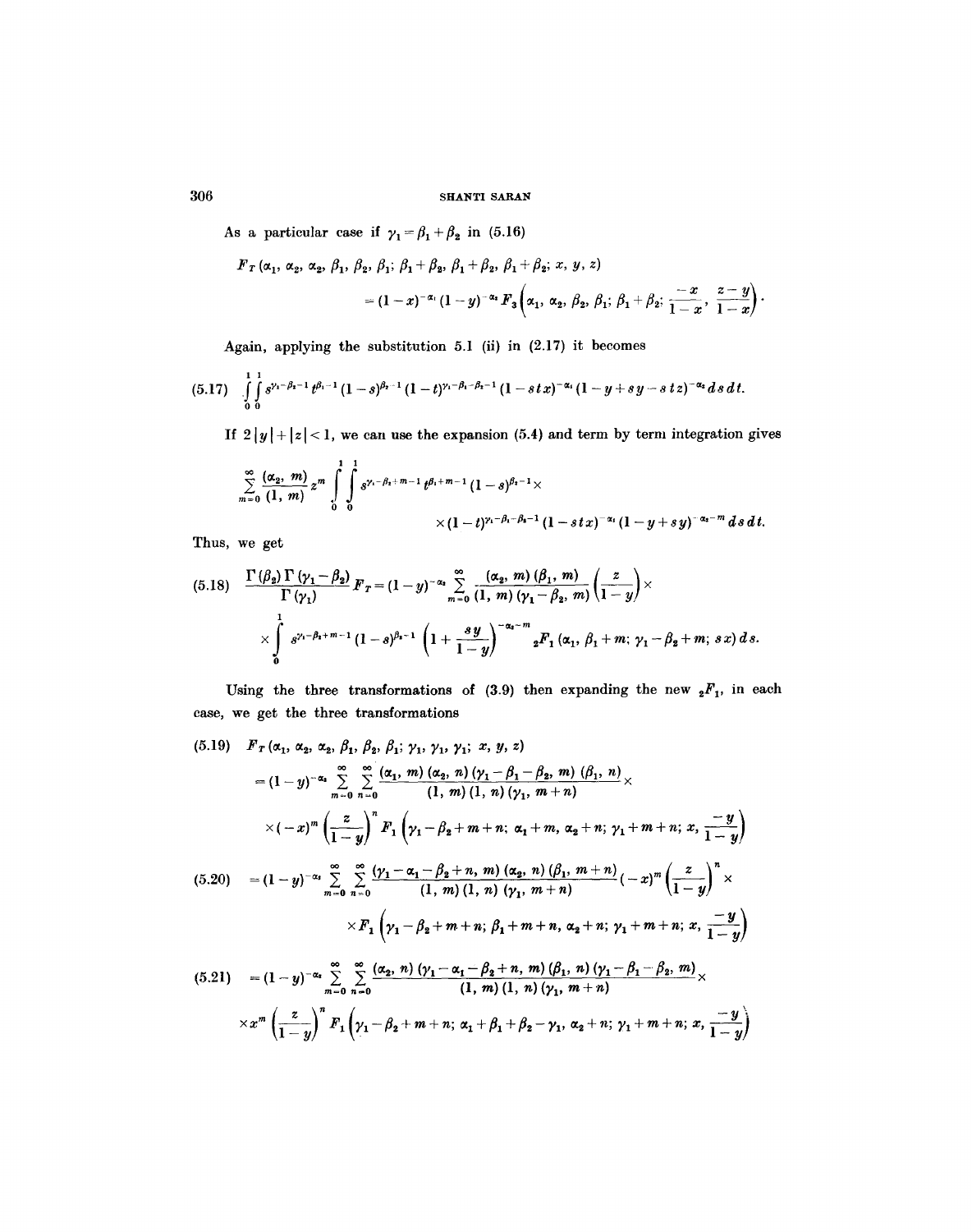For  $\gamma_1 = \beta_1 + \beta_2$  (5.19-21) we get

$$
F_T(\alpha_1, \alpha_2, \alpha_2, \beta_1, \beta_2, \beta_1; \beta_1+\beta_2, \beta_1+\beta_2, \beta_1+\beta_2; x, y, z)
$$
  
=  $(1-y)^{-\alpha_2} F_1\left(\beta_1; \alpha_1, \alpha_2; \beta_1+\beta_2; x, \frac{z-y}{1-y}\right)$ 

### **Convergence conditions**

6. In order that the formal proofs of our expansions deduced in previous sections be justified we must prove the conditions of absolute convergence for the said expansions. We take all the parameters in the hypergeometric functions to be real and positive; the variables x, y and z have been replaced by their absolute values  $|x|$ ,  $|y|$  and  $|z|$  in the cases where they are not positive, i.e., when the series run in positive and negative terms.

We need then to know the bounds for the hypergeometric functions with positive variables when their positive parameters diverge to infinity in certain ways. We establish these bounds by first proving the following simple inequalities which have been given in the forms of lemmas.

Lemmas 1

(1) 
$$
(1-|x|) {}_{2}F_{1}(\alpha_{1}+1, \beta_{1}; \gamma_{1}; |x|) < {}_{2}F_{1}(\alpha_{1}, \beta_{1}; \gamma_{1}; |x|)
$$

if  $\gamma_1 > \beta_1$  and  $\beta_1 + \alpha_1 > \gamma_1$ .

(2)  ${}_{2}F_{1}(\alpha_{1}, \beta_{1}; \gamma_{1}+1; x)<_{2}F_{1}(\alpha_{1}, \beta_{1}; \gamma_{1}; x).$ 

(3)  $(1-x-y) F_2(\alpha_1+1; \beta_1, \beta_2+1; \gamma_1, \gamma_2+1; x, y) < \frac{r_2}{\alpha_1} F_2(\alpha_1; \beta_1, \beta_2; \gamma_1, \gamma_2; x, y)$ 

if 
$$
\gamma_1 > \beta_1, \gamma_2 > \alpha_1
$$
.

(4) 
$$
(1-y) F_3(\alpha_1, \alpha_2+1, \beta_1, \beta_2+1; \gamma_1+1; x, y) < \frac{\gamma_1}{\alpha_2} F_3(\alpha_1, \alpha_2, \beta_1, \beta_2; \gamma_1; x, y)
$$

if  $\gamma_1 > \alpha_2$ .

(5) 
$$
(1-|y|) F_D(\alpha_1+1; \beta_1, \beta_2+1, \beta_3; \gamma_1+1; |x|, |y|, |z|)
$$
  
 $< \frac{\gamma_1}{\alpha_1} F_D(\alpha_1; \beta_1, \beta_2, \beta_3; \gamma_1; |x|, |y|, |z|)$ 

if  $\gamma_1 > \alpha_1$ .

#### **Corollaries**

Repeating the above lemmas  $m$  times we get the following inequalities: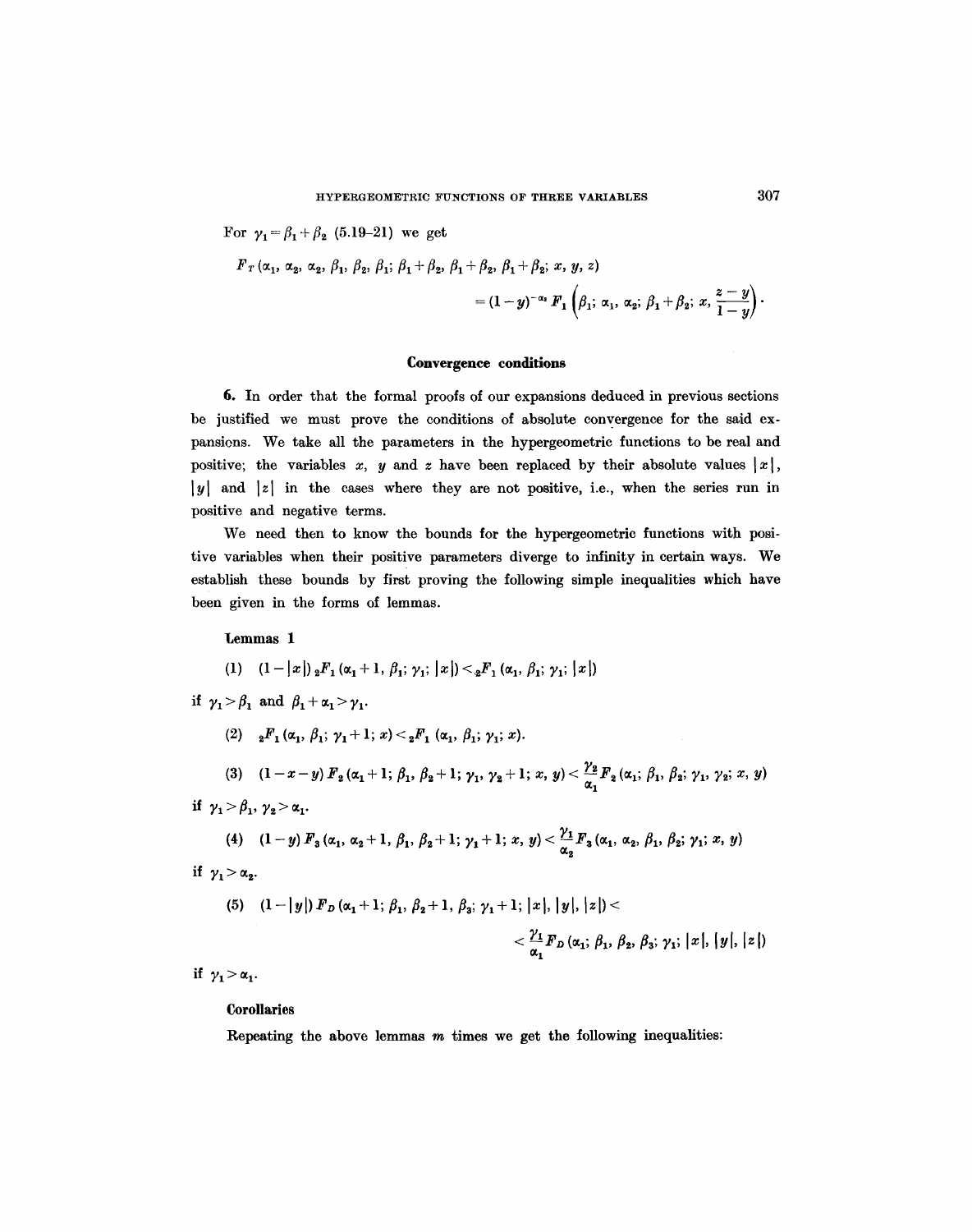(1) 
$$
(1-|x|)^m {}_{2}F_1(\alpha_1+m, \beta_1; \gamma_1; |x|) < {}_{2}F_1(\alpha_1, \beta_1; \gamma_1; |x|)
$$

if  $\gamma_1 > \beta_1$ .

(2) 
$$
{}_{2}F_{1}(\alpha_{1}, \beta_{1}; \gamma_{1}+m; x) < {}_{2}F_{1}(\alpha_{1}, \beta_{1}; \gamma_{1}; x).
$$
  
\n(3)  $(1-x-y)^{m} F_{2}(\alpha_{1}+m; \beta_{1}, \beta_{2}+m; \gamma_{1}, \gamma_{2}+m; x, y) < \frac{(\gamma_{2}, m)}{(\alpha_{1}, m)} F_{2}(\alpha_{1}; \beta_{1}, \beta_{2}; \gamma_{1}, \gamma_{2}; x, y)$ 

if  $\gamma_2 > \alpha_1$  and  $\gamma_1 > \beta_1$ .

(4) 
$$
(1-y)^m F_3(\alpha_1, \alpha_2+m, \beta_1, \beta_2+m; \gamma_1+m; x, y)
$$
  
 $<\frac{(\gamma_1, m)}{(\alpha_2, m)} F_3(\alpha_1, \alpha_2, \beta_1, \beta_2; \gamma_1; x, y)$ 

if  $\gamma_1 > \gamma_2$ .

(5) Repeating the process first  $m$  times with respect to  $x$  and then  $n$  times with respect to y, we get

$$
(1-|y|)^{m} (1-|z|)^{n} F_{D} (\alpha_{1}+m+n; \beta_{1}, \beta_{2}+m, \beta_{3}+n; \gamma_{1}+m+n; |x|, |y|, |z|)
$$
  

$$
< \frac{(\gamma_{1}, m+n)}{(\alpha_{1}, m+n)} F_{D} (\alpha_{1}; \beta_{1}, \beta_{2}, \beta_{3}; \gamma_{1}; |x|, |y|, |z|)
$$

if  $\gamma_1 > \alpha_1$ .

Lemma 2

(1) 
$$
(1-|x|)^{m+n} (1-|y|)^n F_1(\alpha_1 + m + n; \beta_1 + m + n, \beta_2 + n; \gamma_1 + m + n; |x|, |y|)
$$
  

$$
< \frac{(\gamma_1, m+n)}{(\alpha_1, m+n)} F_1(\alpha_1; \beta_1, \beta_2; \gamma_1; |x|, |y|)
$$
  
if  $\gamma_1 > \alpha_1$ .

(ii) 
$$
(1 - |y|)^n F_1(\alpha_1 + m + n; \beta_1, \beta_2 + n; \gamma_1 + m + n; |x|, |y|)
$$
  
 $< \frac{(\gamma_1, m + n)}{(\alpha_1, m + n)} F_1(\alpha_1; \beta_1, \beta_2, \gamma_1; |x|, |y|).$ 

## Proofs of the Lemmas 1

In each case we compare the ratios of corresponding coefficients on the two sides. More precisely, we denote by  $R_m$  (or  $R_{m,n}$  or  $R_{m,n,p}$ ) the ratio of the coefficients of  $x^m$  (or  $x^m y^n$  or  $x^m y^n z^p$ ) on the left to the corresponding coefficient on the right and show that  $R_m < 1$  (or  $R_{m, n} < 1$  or  $R_{m, n, p} < 1$ ). It may be noted that the factor  $(1-x-y)$  where it occurs on the left is positive by virtue of conditions necessary for the convergence of the series  $F_2$  while  $1-y$  for convergence of  $F_3$  and so on.

308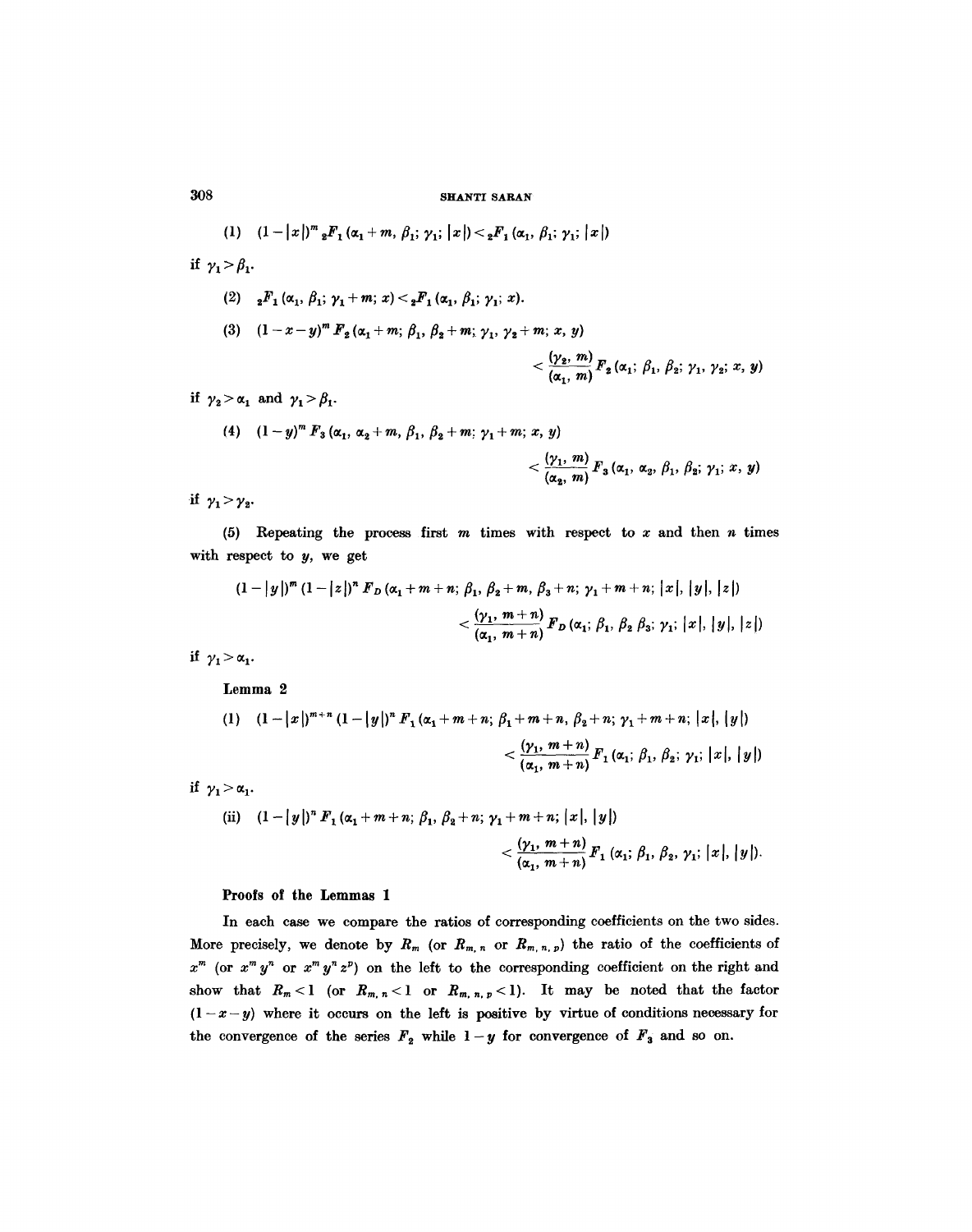(1) 
$$
R_m = \frac{\alpha_1 + m}{\alpha_1} - \frac{m (\gamma_1 + m - 1)}{\alpha_1 (\beta_1 + m - 1)} = \frac{\alpha_1 (\beta_2 - 1) + m (\beta_1 + \alpha_1 - \gamma_1)}{\alpha_1 (\beta_1 + m - 1)} < 1
$$

if  $\gamma_1 > \beta_1$ ,  $\beta_1 + \alpha_1 > \gamma_1$ .

(2) 
$$
R_m = \frac{\alpha_1}{\alpha_1 + m} < 1.
$$
  
\n(3)  $R_{m, n} = \frac{(\alpha_1 + m + n) (\beta_2 + n)}{\beta_2 (\gamma_2 + n)} - \frac{m (\beta_2 + n) (\gamma_1 + m - 1)}{\beta_2 (\beta_1 + m - 1) (\gamma_2 + n)} - \frac{n}{\beta_2}$   
\n $< \frac{1}{\beta_2} \left[ \frac{(\alpha_1 + m + n) (\beta_2 + n)}{\gamma_2 + n} - \frac{m (\beta_2 + n)}{\gamma_2 + n} - n \right]$ 

if  $\beta_1 < \gamma_1$ .

$$
=\frac{\alpha_1\,\beta_2+n\,(\alpha_1+\beta_2-\gamma_2)}{\beta_2\,(\gamma_2+n)}<1
$$

if  $\gamma_2 > \alpha_1$  and  $\gamma_1 > \beta_1$  and  $\gamma_2 > \alpha_1 + \beta_2$ .

$$
(4) \quad R_{m,\;n}=\left[\frac{\left(\alpha_{2}+n\right)\left(\beta_{2}+n\right)}{\beta_{2}\left(\gamma_{1}+m+n\right)}-\frac{n}{\beta_{2}}\right]\leq\frac{\left(\alpha_{2}+n\right)\left(\beta_{2}+n\right)}{\beta_{2}\left(\gamma_{1}+n\right)}-\frac{n}{\beta_{2}},
$$

for every positive integral m,

$$
=\frac{\alpha_2\,\beta_2+n\,(\alpha_2+\beta_2-\gamma_1)}{\beta_2\,\gamma_1+\beta_2\,n}<1
$$

if  $\gamma_1 > \alpha_2$  and  $\gamma_1 > \alpha_2 + \beta_2$ .

(5) 
$$
R_{m, n, p} = \frac{(\alpha_1 + m + n + p) (\beta_2 + n)}{\beta_2 (\gamma_1 + m + n + p)} - \frac{n}{\beta_2} = \frac{\alpha_1 \beta_2 + (m + p) \beta_2 + n (\alpha_1 + \beta_2 - \gamma_1)}{\beta_2 (\gamma_1 + m + n + p)} < 1
$$

if  $\gamma_1 > \alpha_1$ ,  $\gamma_1 < \alpha_1 + \beta_2$ .

# **Proof of Lemma 2**

We know that [1]

$$
\frac{\Gamma(\alpha_1+m+n)\Gamma(\gamma_1-\alpha_1)}{\Gamma(\gamma_1+m+n)}F_1(\alpha_1+m+n;\beta_1+m+n,\beta_2+n;\gamma_1+m+n;\vert x\vert,\vert y\vert)
$$
  
=  $\int_0^1 u^{\alpha_1+m+n-1}(1-u)^{\gamma_1-\alpha_1-1}(1-u\vert x\vert)^{-\beta_1-m-n}(1-u\vert y\vert)^{-\beta_1-n} du$   
Re  $(\gamma_1) > \text{Re }(\alpha_1) > 0$   
=  $\int_0^1 u^{\alpha_1-1}(1-u)^{\gamma_1-\alpha_1-1}(1-u\vert x\vert)^{-\beta_1}(1-u\vert y\vert)^{-\beta_2}\left[\frac{u^{m+n}}{(1-u\vert x\vert)^{m+n}(1-u\vert y\vert)^n}\right]du.$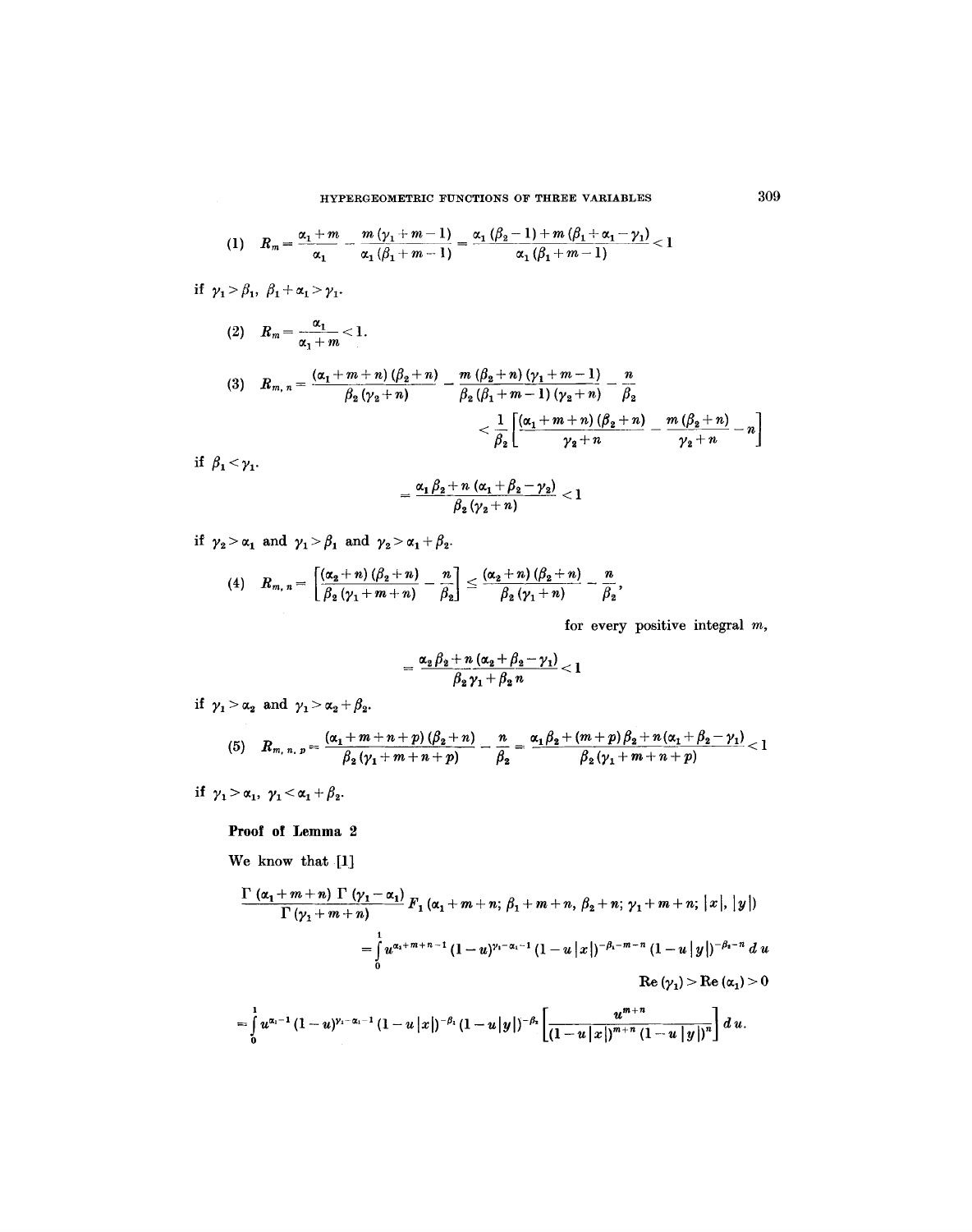For *m* and *n* large,  $0 \le u \le 1$ ,

$$
\frac{u^{m+n}}{(1-u|x|)^{m+n}(1-u|y|)^n}\leq \frac{1}{(1-|x|)^{m+n}(1-|y|)^n}.
$$

 $\sim$ 

Thus

$$
\frac{\Gamma(\alpha_1+m+n)\Gamma(\gamma_1-\alpha_1)}{\Gamma(\gamma_1+m+n)}F_1(\alpha_1+m+n;\,\beta_1+m+n,\,\beta_2+n;\,\gamma_1+m+n;\,|x|,|y|)
$$
  
\n
$$
\leq (1-|x|)^{-m-n}(1-|y|)^{-n}\int_{0}^{1}u^{\alpha_1-1}(1-u)^{\gamma_1-\alpha_1-1}(1-u|x|)^{-\beta_1}(1-u|y|)^{-\beta_2}du.
$$

Hence replacing the integral by its corresponding function  $F_1$  we get the inequality (i).

Similarly, to prove (ii) we have

$$
\frac{\Gamma(\alpha_1+m+n)\Gamma(\gamma_1-\alpha_1)}{\Gamma(\gamma_1+m+n)} F_1(\alpha_1+m+n; \beta_1, \beta_2+n; \gamma_1+m+n; |x|, |y|)
$$
  
= 
$$
\int_0^1 u^{\alpha_1+m+n-1} (1-u)^{\gamma_1-\alpha_1-1} (1-u |x|)^{-\beta_1} (1-u |y|)^{-\beta_1-n} du
$$
  
Re  $(\gamma_1) > \text{Re } (\alpha_1) > 0$ .

For *m* and *n* large,  $0 \le u \le 1$ ,

$$
\frac{1}{(1-u|y|)^n} \leq \frac{1}{(1-|y|)^n}.
$$

Hence as before we prove that (ii) of Lemma 2.

It may be noted that five corollaries of Lemma 1 can also be obtained by the help of integrals.

We shall also make use of the following two inequalities given by Burchnall and Chaundy ([2], page 264).

(i) 
$$
{}_{2}F_{1}(\alpha+m, \beta; \gamma+m; x) \leq \frac{(\gamma, m)}{(\alpha, m)} F_{1}(\alpha, \beta; \gamma; x)
$$

where  $\alpha = \min (\alpha, \gamma)$ .

(ii) 
$$
(1-x)^m (1-y)^n F_1 (\alpha + m + n; \beta_1 + m, \beta_2 + n; \gamma_1 + m + n; x, y)
$$
  
 $< \frac{(\gamma_1, m+n)}{(\alpha_1, m+n)} F_1 (\alpha; \beta_1, \beta_2; \gamma_1; x, y)$ 

if  $\gamma_1 > \alpha_1$ .

Using these asymptotic forms in our expansions we get the following regions of convergence: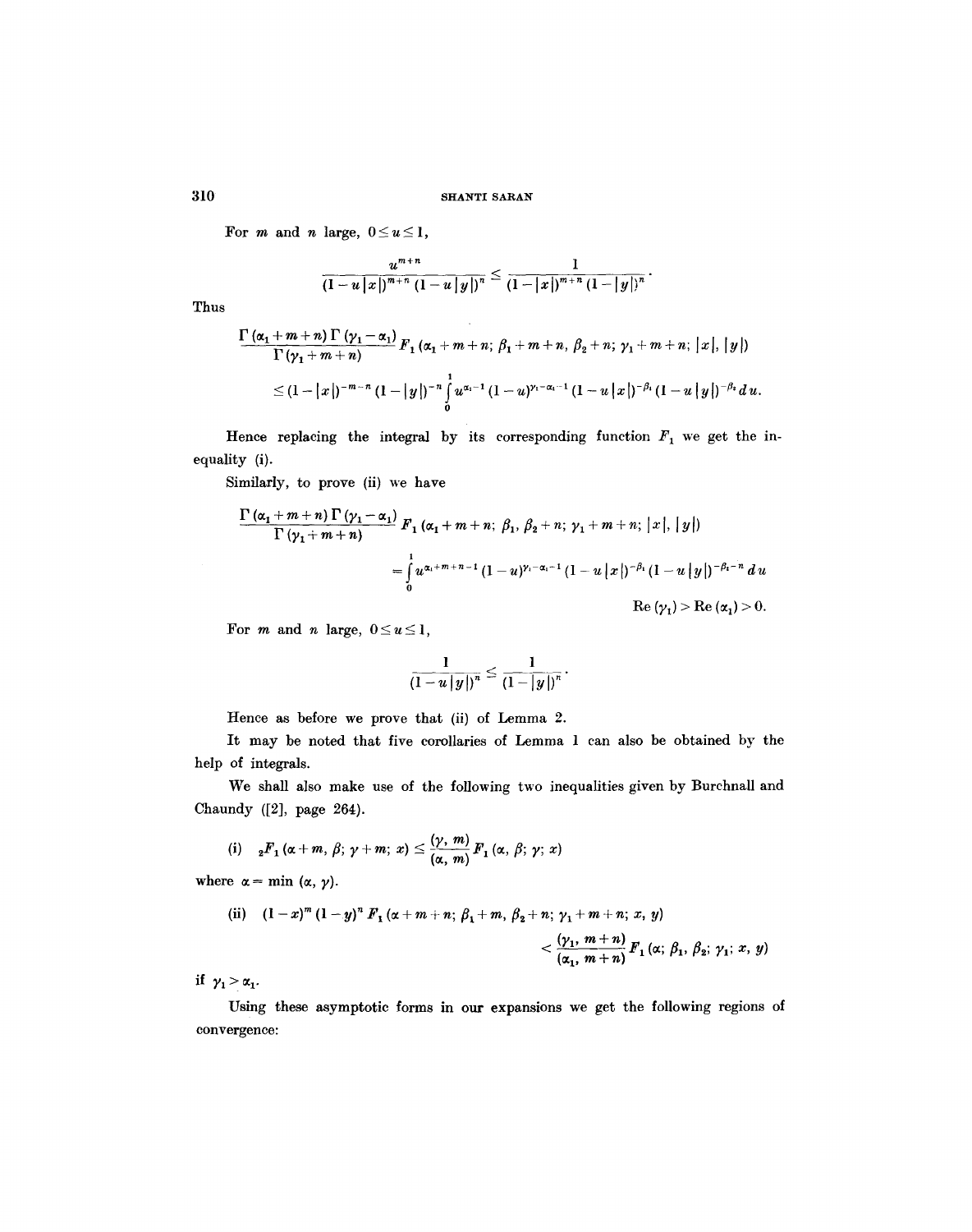(1) 
$$
|z-y| < |1-x-y|
$$
 in (3.6)  
\n $|x|+|y| < 1$  in (3.6)  
\n(2)  $|x| < 1$ ,  $\left|\frac{y}{1-x}\right| < 1$ ,  $\left|\frac{z}{1-x}\right| < 1$  in (3.8)  
\n(3)  $|y| < 1$ ,  $\left|\frac{x}{1-y}\right| < 1$ ,  $\left|\frac{y-z}{1-x-y}\right| < 1$  in (3.10)  
\n(4)  $|x| < 1$ ,  $|y| < 1$ ,  $\left|\frac{y}{1-y}\right| < 1$ ,  $\left|\frac{z}{1-x}\right| + \left|\frac{x}{1-x}\right| < 1$  in (5.9)  
\n(5)  $|x| < 1$ ,  $|y| < 1$ ,  $\left|\frac{z-y}{1-y}\right| < 1$  in (5.13)  
\n(6)  $|y| < 1$ ,  $|y| < 1$ ,  $|z| < 1$  in (5.14)  
\n(7)  $|x| < 1$ ,  $\left|\frac{x}{1-x}\right| < 1$ ,  $|y| < 1$ ,  $\left|\frac{y}{1-y}\right| < 1$ ,  $|z| < 1$ ,  $\left|\frac{z}{1-z}\right| < 1$  in (5.15)  
\n(8)  $|x| < 1$ ,  $\left|\frac{x}{1-x}\right| < 1$ ,  $|y| < 1$ ,  $\left|\frac{z-y}{1-y}\right| < 1$  in (5.16)  
\n(9)  $|x| < 1$ ,  $|y| < 1$ ,  $\left|\frac{x}{1-x}\right| < 1$ ,  $\left|\frac{z}{1-y}\right| + \left|\frac{y}{1-y}\right| < 1$  in (5.19)  
\n(10)<sup>1</sup>  $|x| < 1$ ,  $|y| < 1$ ,  $\left|\frac{y}{1-y}\right| + \left|\frac{z}{1-x}\right| < 1$  in (5.20) and (5.21).

It may be recalled that the regions of convergence for the hypergeometric functions of three variables are as below:

$$
F_{G}: r+s=1
$$
  
\n
$$
r+t=1
$$
  
\n
$$
F_{K}: t=(1-r)(1-s)
$$
  
\n
$$
F_{M}: r+t=1
$$
  
\n
$$
s=1
$$
  
\n
$$
F_{N}: s(1-r)+t(1-s)=0
$$
  
\n
$$
F_{S}: \frac{1}{r}+\frac{1}{s}=\frac{1}{r}+\frac{1}{t}=1
$$

and

$$
F_r: t=r-rs+s,
$$

where  $|x| < r$ ,  $|y| < s$  and  $|z| < t$ .

<sup>1 [3].</sup> Use result (15), p. 146.